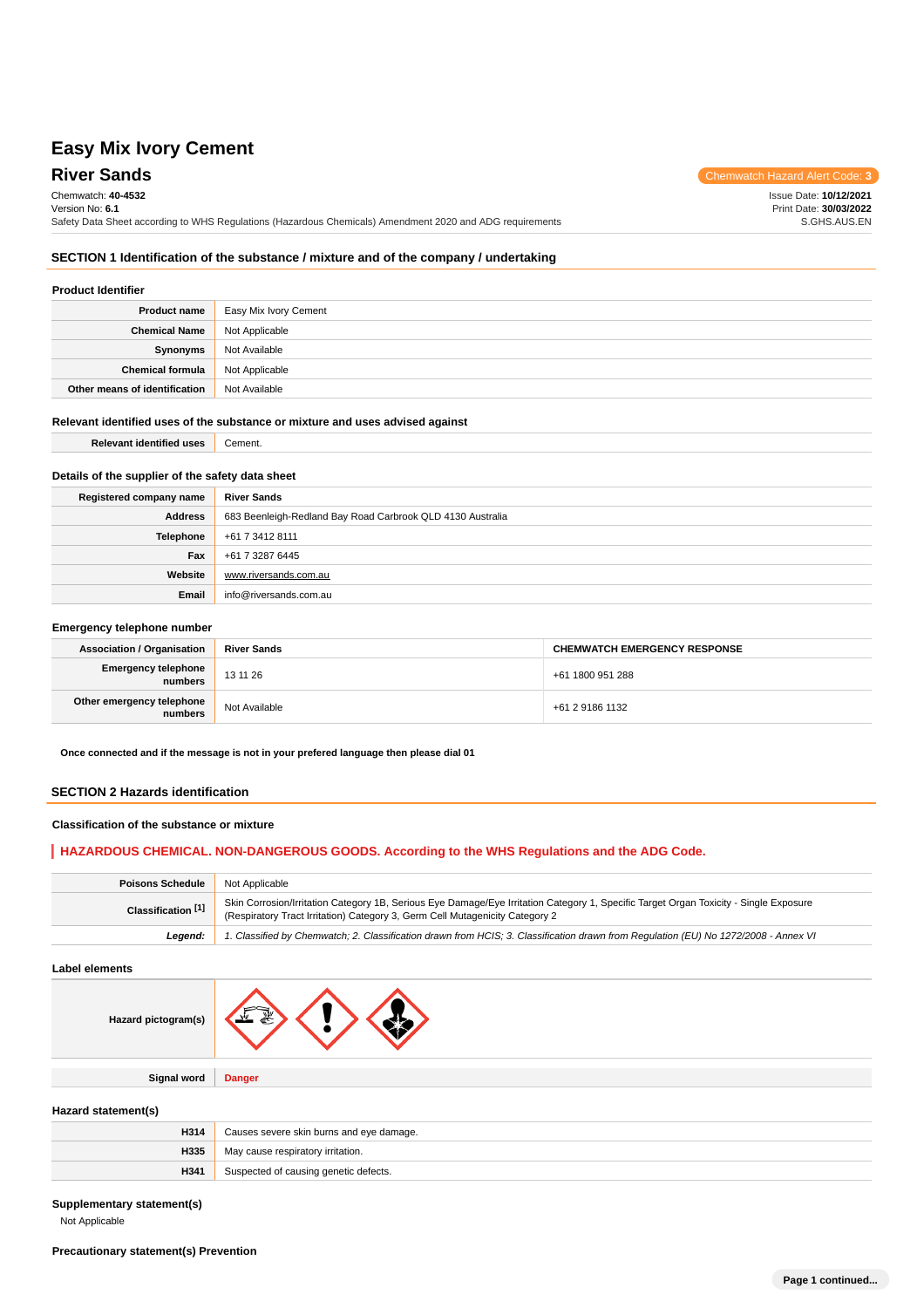| P <sub>201</sub>                                                                         | Obtain special instructions before use.                         |  |
|------------------------------------------------------------------------------------------|-----------------------------------------------------------------|--|
| P260                                                                                     | Do not breathe dust/fume.                                       |  |
| P264                                                                                     | Wash all exposed external body areas thoroughly after handling. |  |
| P271                                                                                     | Use only outdoors or in a well-ventilated area.                 |  |
| P280<br>Wear protective gloves, protective clothing, eye protection and face protection. |                                                                 |  |

## **Precautionary statement(s) Response**

| P301+P330+P331 | IF SWALLOWED: Rinse mouth. Do NOT induce vomiting.                                                                               |  |  |
|----------------|----------------------------------------------------------------------------------------------------------------------------------|--|--|
| P303+P361+P353 | IF ON SKIN (or hair): Take off immediately all contaminated clothing. Rinse skin with water [or shower].                         |  |  |
| P305+P351+P338 | IF IN EYES: Rinse cautiously with water for several minutes. Remove contact lenses, if present and easy to do. Continue rinsing. |  |  |
| P308+P313      | IF exposed or concerned: Get medical advice/attention.                                                                           |  |  |
| P310           | Immediately call a POISON CENTER/doctor/physician/first aider.                                                                   |  |  |
| P363           | Wash contaminated clothing before reuse.                                                                                         |  |  |
| P304+P340      | IF INHALED: Remove person to fresh air and keep comfortable for breathing.                                                       |  |  |

### **Precautionary statement(s) Storage**

| P405      | Store locked up.                                                 |  |
|-----------|------------------------------------------------------------------|--|
| P403+P233 | Store in a well-ventilated place. Keep container tightly closed. |  |
|           |                                                                  |  |

### **Precautionary statement(s) Disposal**

**P501** Dispose of contents/container to authorised hazardous or special waste collection point in accordance with any local regulation.

# **SECTION 3 Composition / information on ingredients**

#### **Substances**

See section below for composition of Mixtures

### **Mixtures**

| <b>CAS No</b> | %[weight]                                                                                                                                                                                      | Name                                                      |
|---------------|------------------------------------------------------------------------------------------------------------------------------------------------------------------------------------------------|-----------------------------------------------------------|
| 65996-69-2    | < 65                                                                                                                                                                                           | blast furnace slag                                        |
| 65997-15-1    | >30                                                                                                                                                                                            | portland cement                                           |
| 14808-60-7.   | $35$                                                                                                                                                                                           | graded sand                                               |
| 68131-74-8.   | $30$                                                                                                                                                                                           | fly ash - low quartz                                      |
| 13397-24-5    | $4 - 5$                                                                                                                                                                                        | avpsum                                                    |
| 471-34-1      | $<$ 5                                                                                                                                                                                          | calcium carbonate                                         |
| Not Available |                                                                                                                                                                                                | NOTE: hexavalent chromium may be present at trace amounts |
| Legend:       | 1. Classified by Chemwatch; 2. Classification drawn from HCIS; 3. Classification drawn from Regulation (EU) No 1272/2008 - Annex VI; 4.<br>Classification drawn from C&L * EU IOELVs available |                                                           |

## **SECTION 4 First aid measures**

#### **Description of first aid measures**

| <b>Eye Contact</b>  | If this product comes in contact with the eyes:<br>Immediately hold eyelids apart and flush the eye continuously with running water.<br>Ensure complete irrigation of the eye by keeping eyelids apart and away from eye and moving the eyelids by occasionally lifting the upper<br>and lower lids.<br>▶ Continue flushing until advised to stop by the Poisons Information Centre or a doctor, or for at least 15 minutes.<br>Transport to hospital or doctor without delay.<br>▶ Removal of contact lenses after an eye injury should only be undertaken by skilled personnel.                                                                                                                                    |
|---------------------|----------------------------------------------------------------------------------------------------------------------------------------------------------------------------------------------------------------------------------------------------------------------------------------------------------------------------------------------------------------------------------------------------------------------------------------------------------------------------------------------------------------------------------------------------------------------------------------------------------------------------------------------------------------------------------------------------------------------|
| <b>Skin Contact</b> | If skin or hair contact occurs:<br>Immediately flush body and clothes with large amounts of water, using safety shower if available.<br>• Quickly remove all contaminated clothing, including footwear.<br>▶ Wash skin and hair with running water. Continue flushing with water until advised to stop by the Poisons Information Centre.<br>Transport to hospital, or doctor.                                                                                                                                                                                                                                                                                                                                       |
| Inhalation          | If fumes or combustion products are inhaled remove from contaminated area.<br>Lay patient down. Keep warm and rested.<br>▶ Prostheses such as false teeth, which may block airway, should be removed, where possible, prior to initiating first aid procedures.<br>Apply artificial respiration if not breathing, preferably with a demand valve resuscitator, bag-valve mask device, or pocket mask as trained.<br>Perform CPR if necessary.<br>Transport to hospital, or doctor.<br>If dust is inhaled, remove from contaminated area.<br>Encourage patient to blow nose to ensure clear breathing passages.<br>Ask patient to rinse mouth with water but to not drink water.<br>Seek immediate medical attention. |
| Ingestion           | For advice, contact a Poisons Information Centre or a doctor at once.<br>• Urgent hospital treatment is likely to be needed.<br>If swallowed do <b>NOT</b> induce vomiting.<br>If vomiting occurs, lean patient forward or place on left side (head-down position, if possible) to maintain open airway and prevent aspiration.<br>• Observe the patient carefully.<br>► Never give liquid to a person showing signs of being sleepy or with reduced awareness; i.e. becoming unconscious.                                                                                                                                                                                                                           |
|                     | Continued                                                                                                                                                                                                                                                                                                                                                                                                                                                                                                                                                                                                                                                                                                            |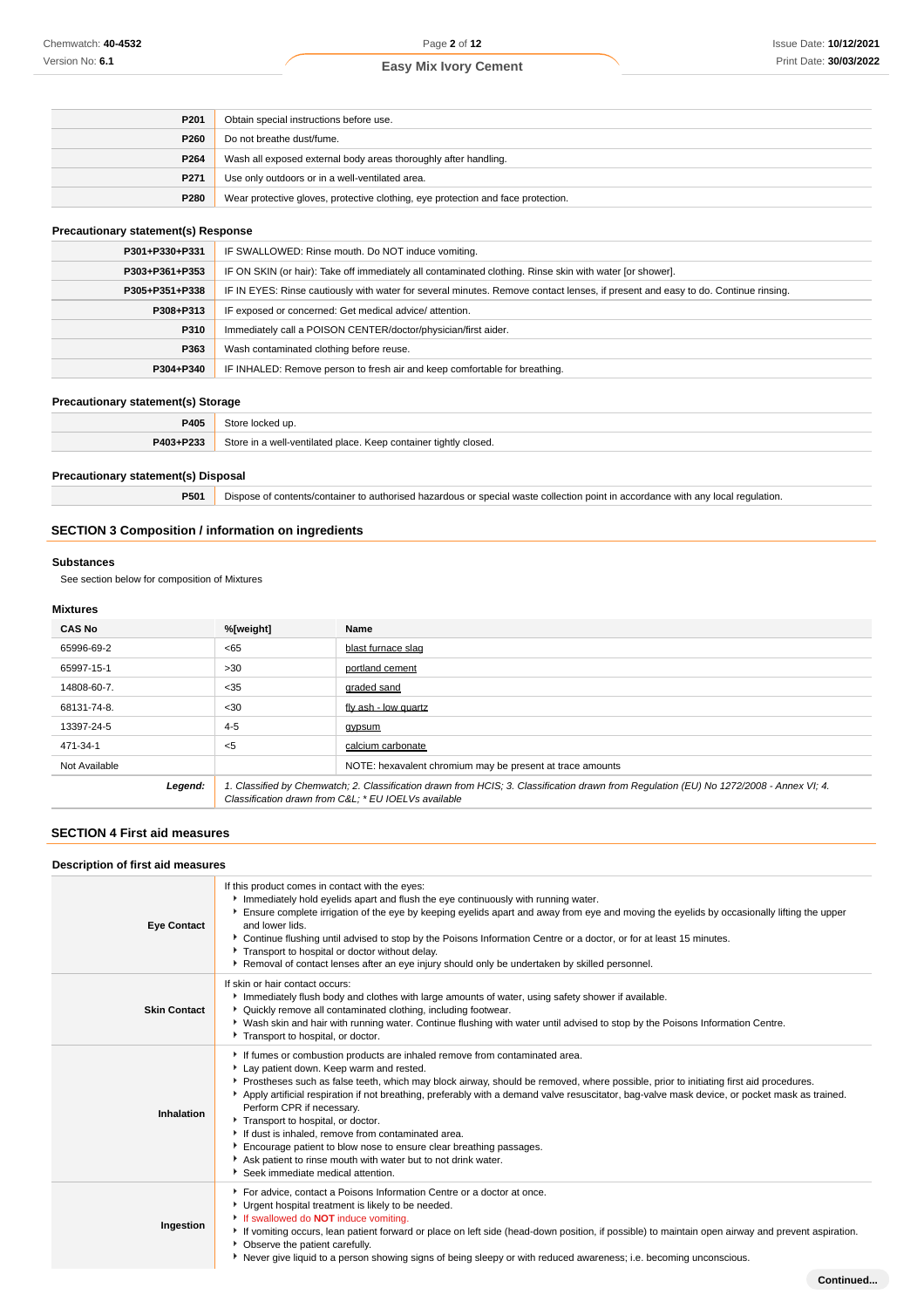# Page **3** of **12**

### **Easy Mix Ivory Cement**

 $\blacktriangleright$  Give water to rinse out mouth, then provide liquid slowly and as much as casualty can comfortably drink. Transport to hospital or doctor without delay. **Indication of any immediate medical attention and special treatment needed**

Treat symptomatically.

For acute or short term repeated exposures to iron and its derivatives:

- Always treat symptoms rather than history.
- In general, however, toxic doses exceed 20 mg/kg of ingested material (as elemental iron) with lethal doses exceeding 180 mg/kg.
- Control of iron stores depend on variation in absorption rather than excretion. Absorption occurs through aspiration, ingestion and burned skin.
- Hepatic damage may progress to failure with hypoprothrombinaemia and hypoglycaemia. Hepatorenal syndrome may occur.
- Iron intoxication may also result in decreased cardiac output and increased cardiac pooling which subsequently produces hypotension.
- Serum iron should be analysed in symptomatic patients. Serum iron levels (2-4 hrs post-ingestion) greater that 100 ug/dL indicate poisoning with levels, in excess of 350 ug/dL. being potentially serious. Emesis or lavage (for obtunded patients with no gag reflex)are the usual means of decontamination.
- Activated charcoal does not effectively bind iron.
- Catharsis (using sodium sulfate or magnesium sulfate) may only be used if the patient already has diarrhoea.
- Deferoxamine is a specific chelator of ferric (3+) iron and is currently the antidote of choice. It should be administered parenterally. [Ellenhorn and Barceloux: Medical Toxicology]

For acute or short term repeated exposures to dichromates and chromates:

- Absorption occurs from the alimentary tract and lungs.
- The kidney excretes about 60% of absorbed chromate within 8 hours of ingestion. Urinary excretion may take up to 14 days.
- Establish airway, breathing and circulation. Assist ventilation.
- Induce emesis with Ipecac Syrup if patient is not convulsing, in coma or obtunded and if the gag reflex is present.
- Otherwise use gastric lavage with endotracheal intubation.
- Fluid balance is critical. Peritoneal dialysis, haemodialysis or exchange transfusion may be effective although available data is limited.
- British Anti-Lewisite, ascorbic acid, folic acid and EDTA are probably not effective.
- There are no antidotes.
- Primary irritation, including chrome ulceration, may be treated with ointments comprising calcium-sodium-EDTA. This, together with the use of frequently renewed dressings, will ensure rapid healing of any ulcer which may develop.

The mechanism of action involves the reduction of Cr (VI) to Cr(III) and subsequent chelation; the irritant effect of Cr(III)/ protein complexes is thus avoided. [ILO Encyclopedia]

#### [Ellenhorn and Barceloux: Medical Toxicology]

- For acute or short-term repeated exposures to highly alkaline materials:
- Respiratory stress is uncommon but present occasionally because of soft tissue edema.
- Unless endotracheal intubation can be accomplished under direct vision, cricothyroidotomy or tracheotomy may be necessary.
- Oxygen is given as indicated.
- The presence of shock suggests perforation and mandates an intravenous line and fluid administration.

Damage due to alkaline corrosives occurs by liquefaction necrosis whereby the saponification of fats and solubilisation of proteins allow deep penetration into the tissue. Alkalis continue to cause damage after exposure.

INGESTION:

#### Milk and water are the preferred diluents

- No more than 2 glasses of water should be given to an adult.
- Neutralising agents should never be given since exothermic heat reaction may compound injury.
- \* Catharsis and emesis are absolutely contra-indicated.

\* Activated charcoal does not absorb alkali.

\* Gastric lavage should not be used.

Supportive care involves the following:

- Withhold oral feedings initially.
- If endoscopy confirms transmucosal injury start steroids only within the first 48 hours.
- Carefully evaluate the amount of tissue necrosis before assessing the need for surgical intervention.
- Patients should be instructed to seek medical attention whenever they develop difficulty in swallowing (dysphagia).

SKIN AND EYE:

**Injury should be irrigated for 20-30 minutes.** 

Eye injuries require saline. [Ellenhorn & Barceloux: Medical Toxicology]

#### **SECTION 5 Firefighting measures**

#### **Extinguishing media**

- There is no restriction on the type of extinguisher which may be used.
- Use extinguishing media suitable for surrounding area.

#### **Special hazards arising from the substrate or mixture**

#### **Advice for firefighters**

**Fire Inc** 

| 1.41100111101191110101       |                                                                                                                                                                                                                                                                                                                                                                                                                                                                                                                                                            |
|------------------------------|------------------------------------------------------------------------------------------------------------------------------------------------------------------------------------------------------------------------------------------------------------------------------------------------------------------------------------------------------------------------------------------------------------------------------------------------------------------------------------------------------------------------------------------------------------|
| <b>Fire Fighting</b>         | Alert Fire Brigade and tell them location and nature of hazard.<br>• Wear breathing apparatus plus protective gloves in the event of a fire.<br>▶ Prevent, by any means available, spillage from entering drains or water courses.<br>▶ Use fire fighting procedures suitable for surrounding area.<br>DO NOT approach containers suspected to be hot.<br>• Cool fire exposed containers with water spray from a protected location.<br>If safe to do so, remove containers from path of fire.<br>Equipment should be thoroughly decontaminated after use. |
| <b>Fire/Explosion Hazard</b> | • Non combustible.<br>Not considered a significant fire risk, however containers may burn.<br>Decomposes on heating and produces toxic fumes of:<br>silicon dioxide (SiO2)<br>When aluminium oxide dust is dispersed in air, firefighters should wear protection against inhalation of dust particles, which can also contain<br>hazardous substances from the fire absorbed on the alumina particles.<br>May emit poisonous fumes.<br>May emit corrosive fumes.                                                                                           |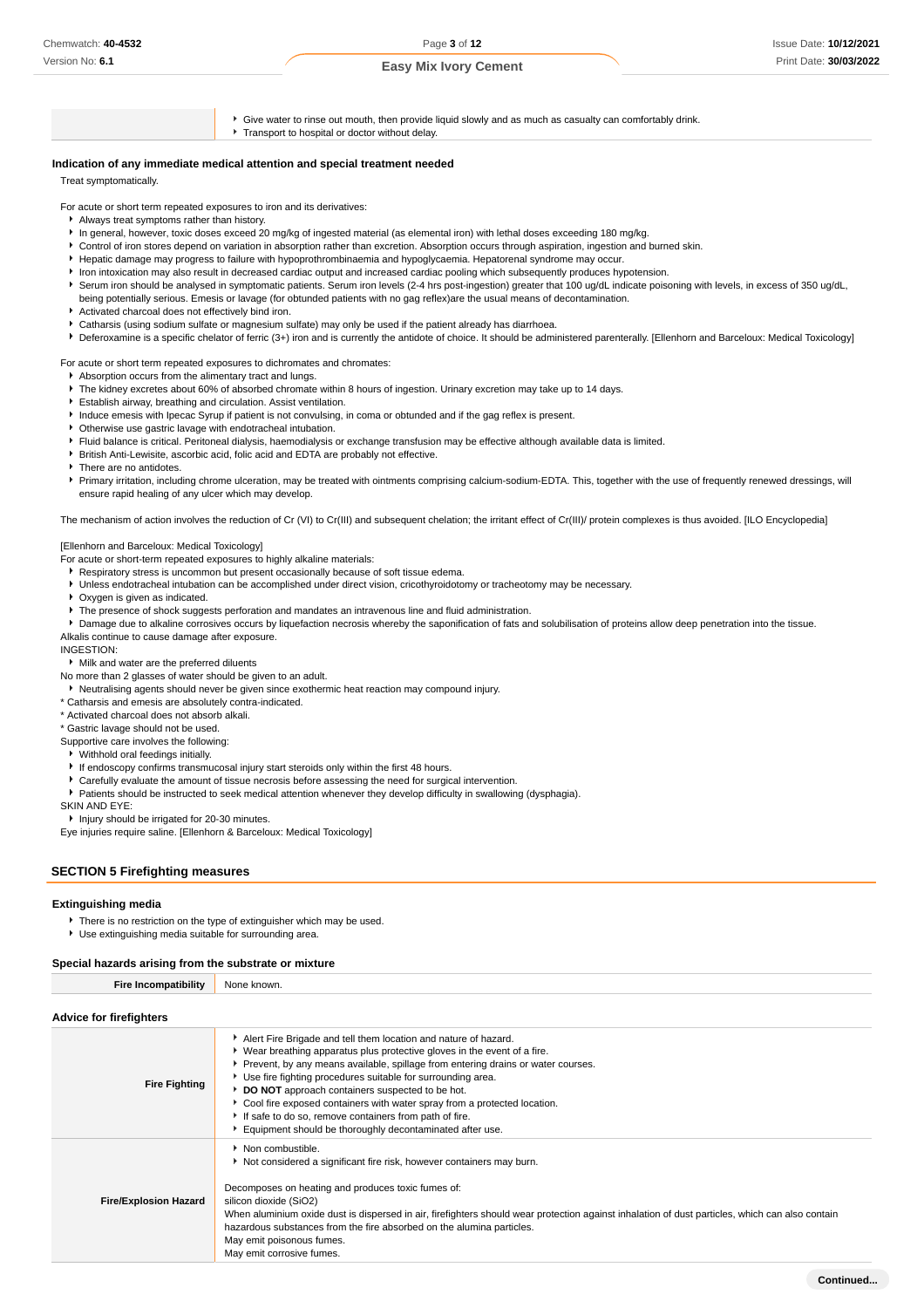Version No: **6.1**

**HAZCHEM** Not Applicable

### **SECTION 6 Accidental release measures**

**Personal precautions, protective equipment and emergency procedures** See section 8

### **Environmental precautions**

See section 12

### **Methods and material for containment and cleaning up**

| <b>Minor Spills</b> | Remove all ignition sources.<br>Clean up all spills immediately.<br>Avoid contact with skin and eyes.<br>▶ Control personal contact with the substance, by using protective equipment.<br>Use dry clean up procedures and avoid generating dust.<br>Place in a suitable, labelled container for waste disposal.                                                                                                                                                                                                                                                                                                                                                                                                                   |
|---------------------|-----------------------------------------------------------------------------------------------------------------------------------------------------------------------------------------------------------------------------------------------------------------------------------------------------------------------------------------------------------------------------------------------------------------------------------------------------------------------------------------------------------------------------------------------------------------------------------------------------------------------------------------------------------------------------------------------------------------------------------|
| <b>Major Spills</b> | Moderate hazard.<br>CAUTION: Advise personnel in area.<br>Alert Emergency Services and tell them location and nature of hazard.<br>Control personal contact by wearing protective clothing.<br>Prevent, by any means available, spillage from entering drains or water courses.<br>Recover product wherever possible.<br>IF DRY: Use dry clean up procedures and avoid generating dust. Collect residues and place in sealed plastic bags or other containers for<br>disposal. <b>IF WET:</b> Vacuum/shovel up and place in labelled containers for disposal.<br>ALWAYS: Wash area down with large amounts of water and prevent runoff into drains.<br>If contamination of drains or waterways occurs, advise Emergency Services. |

Personal Protective Equipment advice is contained in Section 8 of the SDS.

### **SECTION 7 Handling and storage**

| Precautions for safe handling |                                                                                                                                                                                                                                                                                                                                                                                                                                                                                                                                                                                                                                                                                                                 |
|-------------------------------|-----------------------------------------------------------------------------------------------------------------------------------------------------------------------------------------------------------------------------------------------------------------------------------------------------------------------------------------------------------------------------------------------------------------------------------------------------------------------------------------------------------------------------------------------------------------------------------------------------------------------------------------------------------------------------------------------------------------|
| Safe handling                 | Limit all unnecessary personal contact.<br>▶ Wear protective clothing when risk of exposure occurs.<br>Use in a well-ventilated area.<br>Avoid contact with incompatible materials.<br>When handling, DO NOT eat, drink or smoke.<br>Keep containers securely sealed when not in use.<br>Avoid physical damage to containers.<br>Always wash hands with soap and water after handling.<br>▶ Work clothes should be laundered separately.<br>Use good occupational work practice.<br>▶ Observe manufacturer's storage and handling recommendations contained within this SDS.<br>Atmosphere should be regularly checked against established exposure standards to ensure safe working conditions are maintained. |
| Other information             | ▶ Keep dry.<br>Store under cover.<br>Store in a well ventilated area.<br>Store away from sources of heat or ignition.<br>Observe manufacturer's storage and handling recommendations contained within this SDS.                                                                                                                                                                                                                                                                                                                                                                                                                                                                                                 |

### **Conditions for safe storage, including any incompatibilities**

| Suitable container      | Multi-ply paper bag with sealed plastic liner or heavy gauge plastic bag.                                                                                                                                                                                |
|-------------------------|----------------------------------------------------------------------------------------------------------------------------------------------------------------------------------------------------------------------------------------------------------|
|                         | NOTE: Bags should be stacked, blocked, interlocked, and limited in height so that they are stable and secure against sliding or collapse. Check<br>that all containers are clearly labelled and free from leaks. Packing as recommended by manufacturer. |
| Storage incompatibility | Avoid strong acids, acid chlorides, acid anhydrides and chloroformates.<br>Avoid contact with copper, aluminium and their alloys.                                                                                                                        |

### **SECTION 8 Exposure controls / personal protection**

## **Control parameters**

# **Occupational Exposure Limits (OEL)**

# **INGREDIENT DATA**

| Source                       | Ingredient           | <b>Material name</b>                              | <b>TWA</b>    | <b>STEL</b>      | Peak             | <b>Notes</b>                                                                                |
|------------------------------|----------------------|---------------------------------------------------|---------------|------------------|------------------|---------------------------------------------------------------------------------------------|
| Australia Exposure Standards | portland<br>cement   | Portland cement                                   | 10<br>mq/m3   | Not<br>Available | Not<br>Available | (a) This value is for inhalable dust containing no<br>asbestos and < 1% crystalline silica. |
| Australia Exposure Standards | graded sand          | Silica - Crystalline: Quartz<br>(respirable dust) | 0.05<br>mq/m3 | Not<br>Available | Not<br>Available | Not Available                                                                               |
| Australia Exposure Standards | gypsum               | Calcium sulphate                                  | 10<br>mq/m3   | Not<br>Available | Not<br>Available | (a) This value is for inhalable dust containing no<br>asbestos and < 1% crystalline silica. |
| Australia Exposure Standards | calcium<br>carbonate | Calcium carbonate                                 | 10<br>ma/m3   | Not<br>Available | Not<br>Available | (a) This value is for inhalable dust containing no<br>asbestos and < 1% crystalline silica. |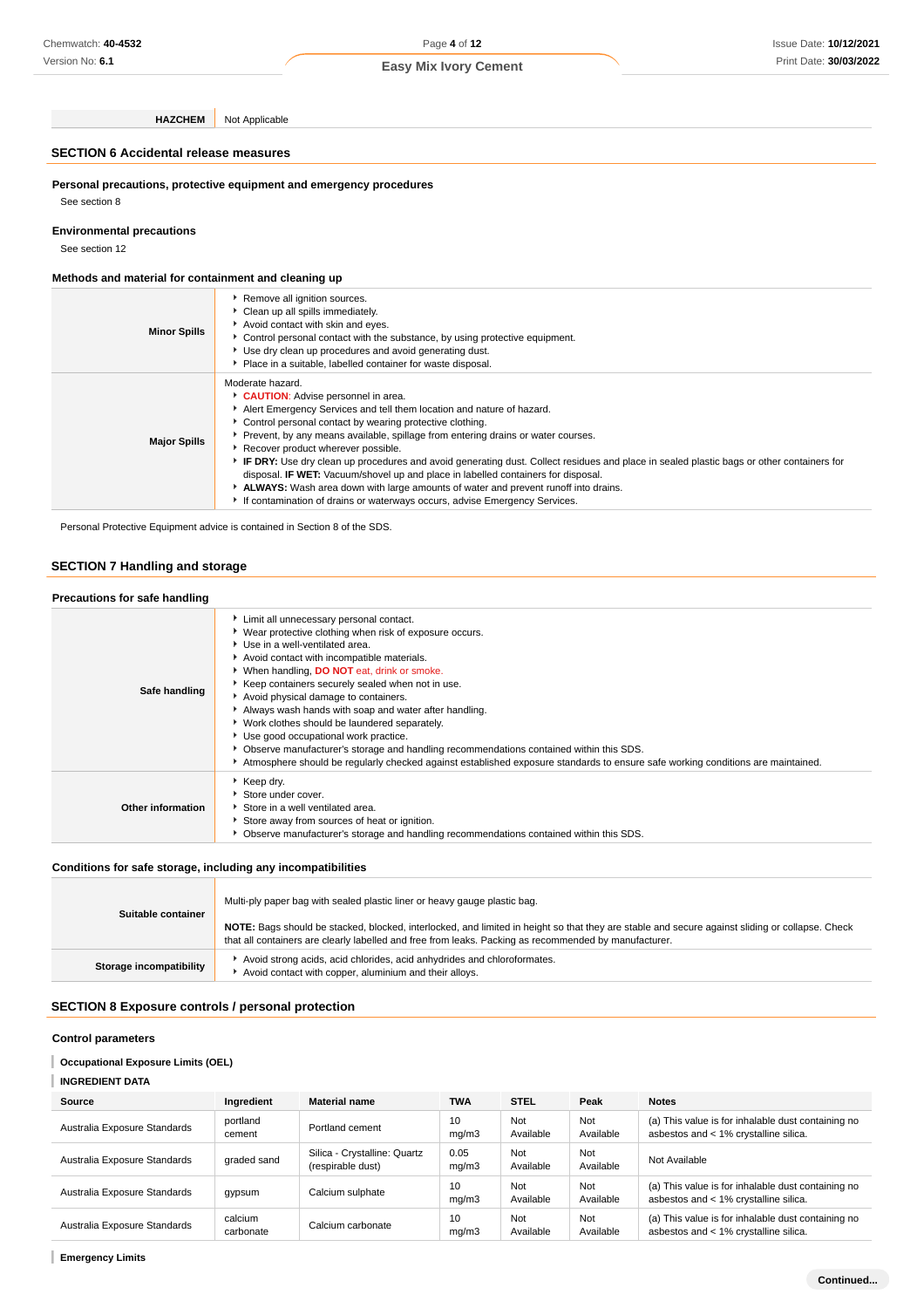| Ingredient                           | TEEL-1                                                                                                                                                                                                                                                                                                                                                                   | TEEL-2            |                                         |               | TEEL-3                                                                   |
|--------------------------------------|--------------------------------------------------------------------------------------------------------------------------------------------------------------------------------------------------------------------------------------------------------------------------------------------------------------------------------------------------------------------------|-------------------|-----------------------------------------|---------------|--------------------------------------------------------------------------|
| graded sand                          | $0.075$ mg/m $3$                                                                                                                                                                                                                                                                                                                                                         | $33 \text{ mg/m}$ |                                         |               | 200 mg/m3                                                                |
| calcium carbonate                    | 45 mg/m3                                                                                                                                                                                                                                                                                                                                                                 | 210 mg/m3         |                                         |               | 1,300 mg/m3                                                              |
| Ingredient                           | <b>Original IDLH</b>                                                                                                                                                                                                                                                                                                                                                     |                   | <b>Revised IDLH</b>                     |               |                                                                          |
| blast furnace slag                   | Not Available                                                                                                                                                                                                                                                                                                                                                            |                   |                                         | Not Available |                                                                          |
| portland cement                      | 5,000 mg/m3                                                                                                                                                                                                                                                                                                                                                              |                   |                                         | Not Available |                                                                          |
| graded sand                          | 25 mg/m3 / 50 mg/m3                                                                                                                                                                                                                                                                                                                                                      |                   | Not Available                           |               |                                                                          |
| fly ash - low quartz                 | Not Available                                                                                                                                                                                                                                                                                                                                                            |                   |                                         | Not Available |                                                                          |
| gypsum                               | Not Available                                                                                                                                                                                                                                                                                                                                                            |                   |                                         | Not Available |                                                                          |
| calcium carbonate                    | Not Available                                                                                                                                                                                                                                                                                                                                                            |                   |                                         | Not Available |                                                                          |
| <b>Occupational Exposure Banding</b> |                                                                                                                                                                                                                                                                                                                                                                          |                   |                                         |               |                                                                          |
| Ingredient                           | <b>Occupational Exposure Band Rating</b>                                                                                                                                                                                                                                                                                                                                 |                   | <b>Occupational Exposure Band Limit</b> |               |                                                                          |
| blast furnace slag                   | C                                                                                                                                                                                                                                                                                                                                                                        |                   |                                         |               | $> 0.1$ to $\leq$ milligrams per cubic meter of air (mg/m <sup>3</sup> ) |
| Notes:                               | Occupational exposure banding is a process of assigning chemicals into specific categories or bands based on a chemical's potency and the<br>adverse health outcomes associated with exposure. The output of this process is an occupational exposure band (OEB), which corresponds to a<br>range of exposure concentrations that are expected to protect worker health. |                   |                                         |               |                                                                          |

### **Exposure controls**

|                            | Engineering controls are used to remove a hazard or place a barrier between the worker and the hazard. Well-designed engineering controls can<br>be highly effective in protecting workers and will typically be independent of worker interactions to provide this high level of protection.<br>The basic types of engineering controls are:<br>Process controls which involve changing the way a job activity or process is done to reduce the risk.<br>Enclosure and/or isolation of emission source which keeps a selected hazard "physically" away from the worker and ventilation that strategically<br>"adds" and "removes" air in the work environment. Ventilation can remove or dilute an air contaminant if designed properly. The design of a<br>ventilation system must match the particular process and chemical or contaminant in use.<br>Employers may need to use multiple types of controls to prevent employee overexposure.<br>Local exhaust ventilation usually required. If risk of overexposure exists, wear approved respirator. Correct fit is essential to obtain adequate<br>protection. Supplied-air type respirator may be required in special circumstances. Correct fit is essential to ensure adequate protection.<br>An approved self contained breathing apparatus (SCBA) may be required in some situations.<br>Provide adequate ventilation in warehouse or closed storage area. Air contaminants generated in the workplace possess varying "escape"<br>velocities which, in turn, determine the "capture velocities" of fresh circulating air required to effectively remove the contaminant. |                                  |                                                  |  |  |
|----------------------------|-------------------------------------------------------------------------------------------------------------------------------------------------------------------------------------------------------------------------------------------------------------------------------------------------------------------------------------------------------------------------------------------------------------------------------------------------------------------------------------------------------------------------------------------------------------------------------------------------------------------------------------------------------------------------------------------------------------------------------------------------------------------------------------------------------------------------------------------------------------------------------------------------------------------------------------------------------------------------------------------------------------------------------------------------------------------------------------------------------------------------------------------------------------------------------------------------------------------------------------------------------------------------------------------------------------------------------------------------------------------------------------------------------------------------------------------------------------------------------------------------------------------------------------------------------------------------------------------------------------------------------------|----------------------------------|--------------------------------------------------|--|--|
|                            | Type of Contaminant:<br>solvent, vapours, degreasing etc., evaporating from tank (in still air).                                                                                                                                                                                                                                                                                                                                                                                                                                                                                                                                                                                                                                                                                                                                                                                                                                                                                                                                                                                                                                                                                                                                                                                                                                                                                                                                                                                                                                                                                                                                    |                                  | Air Speed:<br>$0.25 - 0.5$ m/s                   |  |  |
| Appropriate engineering    | aerosols, fumes from pouring operations, intermittent container filling, low speed conveyer transfers, welding, spray<br>drift, plating acid fumes, pickling (released at low velocity into zone of active generation)                                                                                                                                                                                                                                                                                                                                                                                                                                                                                                                                                                                                                                                                                                                                                                                                                                                                                                                                                                                                                                                                                                                                                                                                                                                                                                                                                                                                              |                                  | (50-100 f/min.)<br>0.5-1 m/s (100-200<br>f/min.) |  |  |
| controls                   | direct spray, spray painting in shallow booths, drum filling, conveyer loading, crusher dusts, gas discharge (active<br>generation into zone of rapid air motion)                                                                                                                                                                                                                                                                                                                                                                                                                                                                                                                                                                                                                                                                                                                                                                                                                                                                                                                                                                                                                                                                                                                                                                                                                                                                                                                                                                                                                                                                   | 1-2.5 m/s (200-500<br>$f/min.$ ) |                                                  |  |  |
|                            | grinding, abrasive blasting, tumbling, high speed wheel generated dusts (released at high initial velocity into zone of<br>very high rapid air motion).                                                                                                                                                                                                                                                                                                                                                                                                                                                                                                                                                                                                                                                                                                                                                                                                                                                                                                                                                                                                                                                                                                                                                                                                                                                                                                                                                                                                                                                                             | 2.5-10 m/s<br>(500-2000 f/min.)  |                                                  |  |  |
|                            | Within each range the appropriate value depends on:                                                                                                                                                                                                                                                                                                                                                                                                                                                                                                                                                                                                                                                                                                                                                                                                                                                                                                                                                                                                                                                                                                                                                                                                                                                                                                                                                                                                                                                                                                                                                                                 |                                  |                                                  |  |  |
|                            | Lower end of the range                                                                                                                                                                                                                                                                                                                                                                                                                                                                                                                                                                                                                                                                                                                                                                                                                                                                                                                                                                                                                                                                                                                                                                                                                                                                                                                                                                                                                                                                                                                                                                                                              | Upper end of the range           |                                                  |  |  |
|                            | 1: Room air currents minimal or favourable to capture                                                                                                                                                                                                                                                                                                                                                                                                                                                                                                                                                                                                                                                                                                                                                                                                                                                                                                                                                                                                                                                                                                                                                                                                                                                                                                                                                                                                                                                                                                                                                                               | 1: Disturbing room air currents  |                                                  |  |  |
|                            | 2: Contaminants of low toxicity or of nuisance value only.                                                                                                                                                                                                                                                                                                                                                                                                                                                                                                                                                                                                                                                                                                                                                                                                                                                                                                                                                                                                                                                                                                                                                                                                                                                                                                                                                                                                                                                                                                                                                                          | 2: Contaminants of high toxicity |                                                  |  |  |
|                            | 3: Intermittent, low production.                                                                                                                                                                                                                                                                                                                                                                                                                                                                                                                                                                                                                                                                                                                                                                                                                                                                                                                                                                                                                                                                                                                                                                                                                                                                                                                                                                                                                                                                                                                                                                                                    | 3: High production, heavy use    |                                                  |  |  |
|                            | 4: Large hood or large air mass in motion                                                                                                                                                                                                                                                                                                                                                                                                                                                                                                                                                                                                                                                                                                                                                                                                                                                                                                                                                                                                                                                                                                                                                                                                                                                                                                                                                                                                                                                                                                                                                                                           | 4: Small hood-local control only |                                                  |  |  |
|                            | Simple theory shows that air velocity falls rapidly with distance away from the opening of a simple extraction pipe. Velocity generally decreases<br>with the square of distance from the extraction point (in simple cases). Therefore the air speed at the extraction point should be adjusted,<br>accordingly, after reference to distance from the contaminating source. The air velocity at the extraction fan, for example, should be a minimum of<br>1-2 m/s (200-400 f/min) for extraction of solvents generated in a tank 2 meters distant from the extraction point. Other mechanical considerations,<br>producing performance deficits within the extraction apparatus, make it essential that theoretical air velocities are multiplied by factors of 10 or<br>more when extraction systems are installed or used.                                                                                                                                                                                                                                                                                                                                                                                                                                                                                                                                                                                                                                                                                                                                                                                                      |                                  |                                                  |  |  |
| <b>Personal protection</b> |                                                                                                                                                                                                                                                                                                                                                                                                                                                                                                                                                                                                                                                                                                                                                                                                                                                                                                                                                                                                                                                                                                                                                                                                                                                                                                                                                                                                                                                                                                                                                                                                                                     |                                  |                                                  |  |  |
| Eye and face protection    | Chemical goggles.<br>Full face shield may be required for supplementary but never for primary protection of eyes.<br>Contact lenses may pose a special hazard; soft contact lenses may absorb and concentrate irritants. A written policy document, describing<br>the wearing of lenses or restrictions on use, should be created for each workplace or task. This should include a review of lens absorption<br>and adsorption for the class of chemicals in use and an account of injury experience. Medical and first-aid personnel should be trained in<br>their removal and suitable equipment should be readily available. In the event of chemical exposure, begin eye irrigation immediately and<br>remove contact lens as soon as practicable. Lens should be removed at the first signs of eye redness or irritation - lens should be removed in<br>a clean environment only after workers have washed hands thoroughly. [CDC NIOSH Current Intelligence Bulletin 59], [AS/NZS 1336 or<br>national equivalent]                                                                                                                                                                                                                                                                                                                                                                                                                                                                                                                                                                                                            |                                  |                                                  |  |  |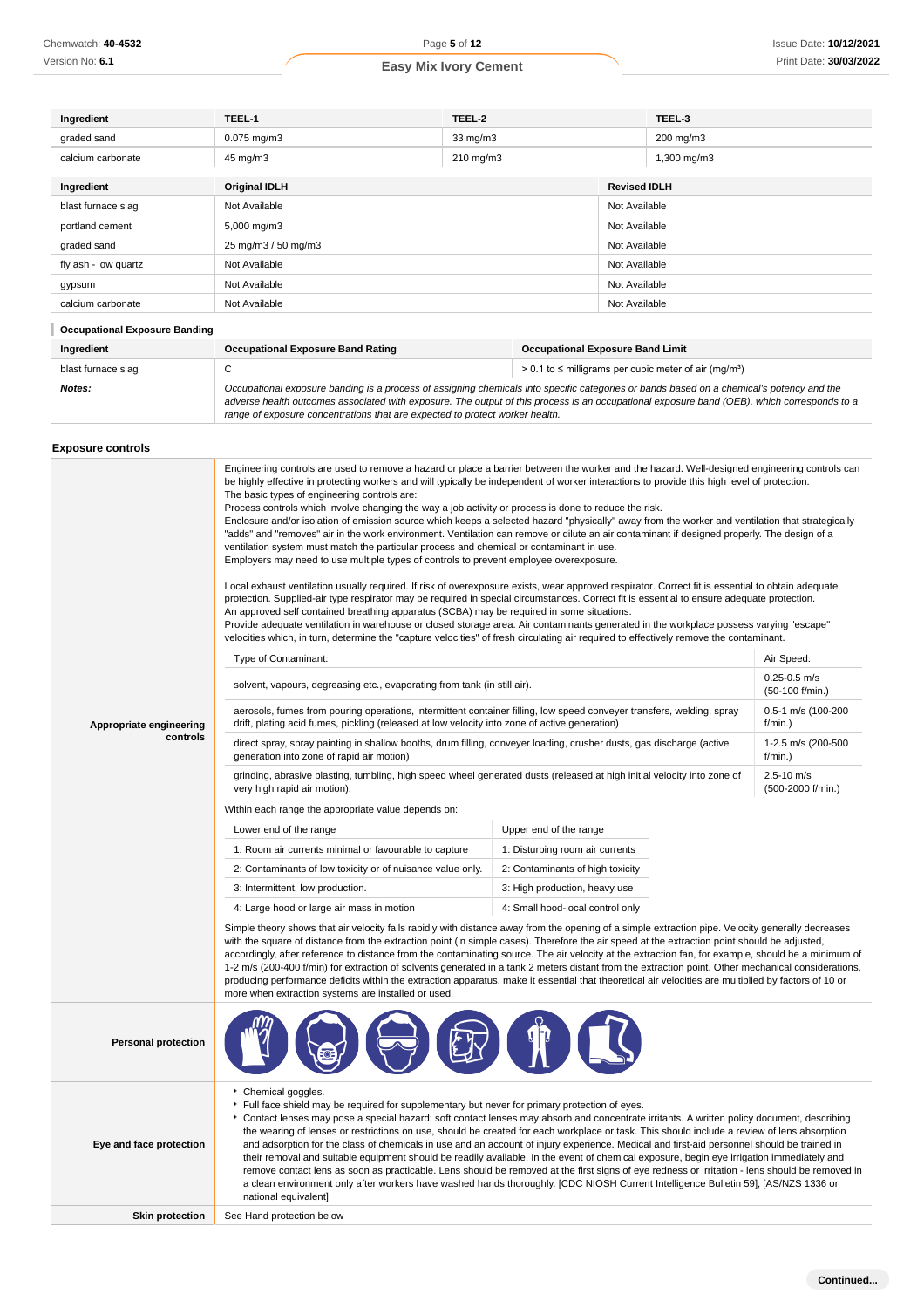| Hands/feet protection  | NOTE:<br>The material may produce skin sensitisation in predisposed individuals. Care must be taken, when removing gloves and other protective<br>equipment, to avoid all possible skin contact.<br>Contaminated leather items, such as shoes, belts and watch-bands should be removed and destroyed.<br>The selection of suitable gloves does not only depend on the material, but also on further marks of quality which vary from manufacturer to<br>manufacturer. Where the chemical is a preparation of several substances, the resistance of the glove material can not be calculated in advance<br>and has therefore to be checked prior to the application.<br>The exact break through time for substances has to be obtained from the manufacturer of the protective gloves and has to be observed when<br>making a final choice.<br>Personal hygiene is a key element of effective hand care. Gloves must only be worn on clean hands. After using gloves, hands should be<br>washed and dried thoroughly. Application of a non-perfumed moisturiser is recommended.<br>Suitability and durability of glove type is dependent on usage. Important factors in the selection of gloves include:<br>frequency and duration of contact,<br>· chemical resistance of glove material,<br>· glove thickness and<br>dexterity .<br>Select gloves tested to a relevant standard (e.g. Europe EN 374, US F739, AS/NZS 2161.1 or national equivalent).<br>When prolonged or frequently repeated contact may occur, a glove with a protection class of 5 or higher (breakthrough time greater than 240<br>minutes according to EN 374, AS/NZS 2161.10.1 or national equivalent) is recommended.<br>When only brief contact is expected, a glove with a protection class of 3 or higher (breakthrough time greater than 60 minutes according to EN<br>374, AS/NZS 2161.10.1 or national equivalent) is recommended.<br>. Some glove polymer types are less affected by movement and this should be taken into account when considering gloves for long-term use.<br>. Contaminated gloves should be replaced.<br>As defined in ASTM F-739-96 in any application, gloves are rated as:<br>. Excellent when breakthrough time > 480 min<br>Good when breakthrough time > 20 min<br>· Fair when breakthrough time < 20 min<br>. Poor when glove material degrades<br>For general applications, gloves with a thickness typically greater than 0.35 mm, are recommended.<br>It should be emphasised that glove thickness is not necessarily a good predictor of glove resistance to a specific chemical, as the permeation<br>efficiency of the glove will be dependent on the exact composition of the glove material. Therefore, glove selection should also be based on<br>consideration of the task requirements and knowledge of breakthrough times.<br>Glove thickness may also vary depending on the glove manufacturer, the glove type and the glove model. Therefore, the manufacturers technical<br>data should always be taken into account to ensure selection of the most appropriate glove for the task.<br>Note: Depending on the activity being conducted, gloves of varying thickness may be required for specific tasks. For example:<br>Thinner gloves (down to 0.1 mm or less) may be required where a high degree of manual dexterity is needed. However, these gloves are only<br>likely to give short duration protection and would normally be just for single use applications, then disposed of.<br>Thicker gloves (up to 3 mm or more) may be required where there is a mechanical (as well as a chemical) risk i.e. where there is abrasion or<br>puncture potential<br>Gloves must only be worn on clean hands. After using gloves, hands should be washed and dried thoroughly. Application of a non-perfumed<br>moisturiser is recommended.<br>• Protective gloves eg. Leather gloves or gloves with Leather facing<br>▶ Neoprene rubber gloves<br>Experience indicates that the following polymers are suitable as glove materials for protection against undissolved, dry solids, where abrasive<br>particles are not present.<br>• polychloroprene.<br>hitrile rubber.<br>butyl rubber.<br>• fluorocaoutchouc.<br>polyvinyl chloride. |
|------------------------|------------------------------------------------------------------------------------------------------------------------------------------------------------------------------------------------------------------------------------------------------------------------------------------------------------------------------------------------------------------------------------------------------------------------------------------------------------------------------------------------------------------------------------------------------------------------------------------------------------------------------------------------------------------------------------------------------------------------------------------------------------------------------------------------------------------------------------------------------------------------------------------------------------------------------------------------------------------------------------------------------------------------------------------------------------------------------------------------------------------------------------------------------------------------------------------------------------------------------------------------------------------------------------------------------------------------------------------------------------------------------------------------------------------------------------------------------------------------------------------------------------------------------------------------------------------------------------------------------------------------------------------------------------------------------------------------------------------------------------------------------------------------------------------------------------------------------------------------------------------------------------------------------------------------------------------------------------------------------------------------------------------------------------------------------------------------------------------------------------------------------------------------------------------------------------------------------------------------------------------------------------------------------------------------------------------------------------------------------------------------------------------------------------------------------------------------------------------------------------------------------------------------------------------------------------------------------------------------------------------------------------------------------------------------------------------------------------------------------------------------------------------------------------------------------------------------------------------------------------------------------------------------------------------------------------------------------------------------------------------------------------------------------------------------------------------------------------------------------------------------------------------------------------------------------------------------------------------------------------------------------------------------------------------------------------------------------------------------------------------------------------------------------------------------------------------------------------------------------------------------------------------------------------------------------------------------------------------------------------------------------------------------------------------------------------------------------------------------------------------------------------------------------------------------------------------------------------------------------------------------------------------------------------------------------------------------------------------------------------------------------------------------------------------------------------------------------------------------------------------------------------------------------------------------------------------------------------------------------------------------------------------|
|                        | Gloves should be examined for wear and/ or degradation constantly.                                                                                                                                                                                                                                                                                                                                                                                                                                                                                                                                                                                                                                                                                                                                                                                                                                                                                                                                                                                                                                                                                                                                                                                                                                                                                                                                                                                                                                                                                                                                                                                                                                                                                                                                                                                                                                                                                                                                                                                                                                                                                                                                                                                                                                                                                                                                                                                                                                                                                                                                                                                                                                                                                                                                                                                                                                                                                                                                                                                                                                                                                                                                                                                                                                                                                                                                                                                                                                                                                                                                                                                                                                                                                                                                                                                                                                                                                                                                                                                                                                                                                                                                                                                               |
| <b>Body protection</b> | See Other protection below                                                                                                                                                                                                                                                                                                                                                                                                                                                                                                                                                                                                                                                                                                                                                                                                                                                                                                                                                                                                                                                                                                                                                                                                                                                                                                                                                                                                                                                                                                                                                                                                                                                                                                                                                                                                                                                                                                                                                                                                                                                                                                                                                                                                                                                                                                                                                                                                                                                                                                                                                                                                                                                                                                                                                                                                                                                                                                                                                                                                                                                                                                                                                                                                                                                                                                                                                                                                                                                                                                                                                                                                                                                                                                                                                                                                                                                                                                                                                                                                                                                                                                                                                                                                                                       |
| Other protection       | • Overalls.<br>P.V.C apron.<br>Barrier cream.<br>▶ Skin cleansing cream.<br>▶ Eye wash unit.                                                                                                                                                                                                                                                                                                                                                                                                                                                                                                                                                                                                                                                                                                                                                                                                                                                                                                                                                                                                                                                                                                                                                                                                                                                                                                                                                                                                                                                                                                                                                                                                                                                                                                                                                                                                                                                                                                                                                                                                                                                                                                                                                                                                                                                                                                                                                                                                                                                                                                                                                                                                                                                                                                                                                                                                                                                                                                                                                                                                                                                                                                                                                                                                                                                                                                                                                                                                                                                                                                                                                                                                                                                                                                                                                                                                                                                                                                                                                                                                                                                                                                                                                                     |

### **Respiratory protection**

Particulate. (AS/NZS 1716 & 1715, EN 143:2000 & 149:001, ANSI Z88 or national equivalent)

| <b>Required Minimum Protection Factor</b> | <b>Half-Face Respirator</b> | <b>Full-Face Respirator</b> | <b>Powered Air Respirator</b> |
|-------------------------------------------|-----------------------------|-----------------------------|-------------------------------|
| up to $10 \times ES$                      | P <sub>1</sub><br>Air-line* |                             | PAPR-P1                       |
| up to $50 \times ES$                      | Air-line**                  | P <sub>2</sub>              | PAPR-P2                       |
| up to $100 \times ES$                     | . .                         | P <sub>3</sub>              |                               |
|                                           |                             | Air-line*                   |                               |
| $100 + x ES$                              | . .                         | Air-line**                  | PAPR-P3                       |

\* - Negative pressure demand \*\* - Continuous flow

A(All classes) = Organic vapours, B AUS or B1 = Acid gasses, B2 = Acid gas or hydrogen cyanide(HCN), B3 = Acid gas or hydrogen cyanide(HCN), E = Sulfur dioxide(SO2), G = Agricultural chemicals, K = Ammonia(NH3), Hg = Mercury, NO = Oxides of nitrogen, MB = Methyl bromide, AX = Low boiling point organic compounds(below 65 degC)

# **SECTION 9 Physical and chemical properties**

# **Information on basic physical and chemical properties Appearance** Fine off white to dark gray powder with slight odour; partly soluble in water. **Physical state** Divided Solid **Relative density (Water = 1)** 2.5-3.2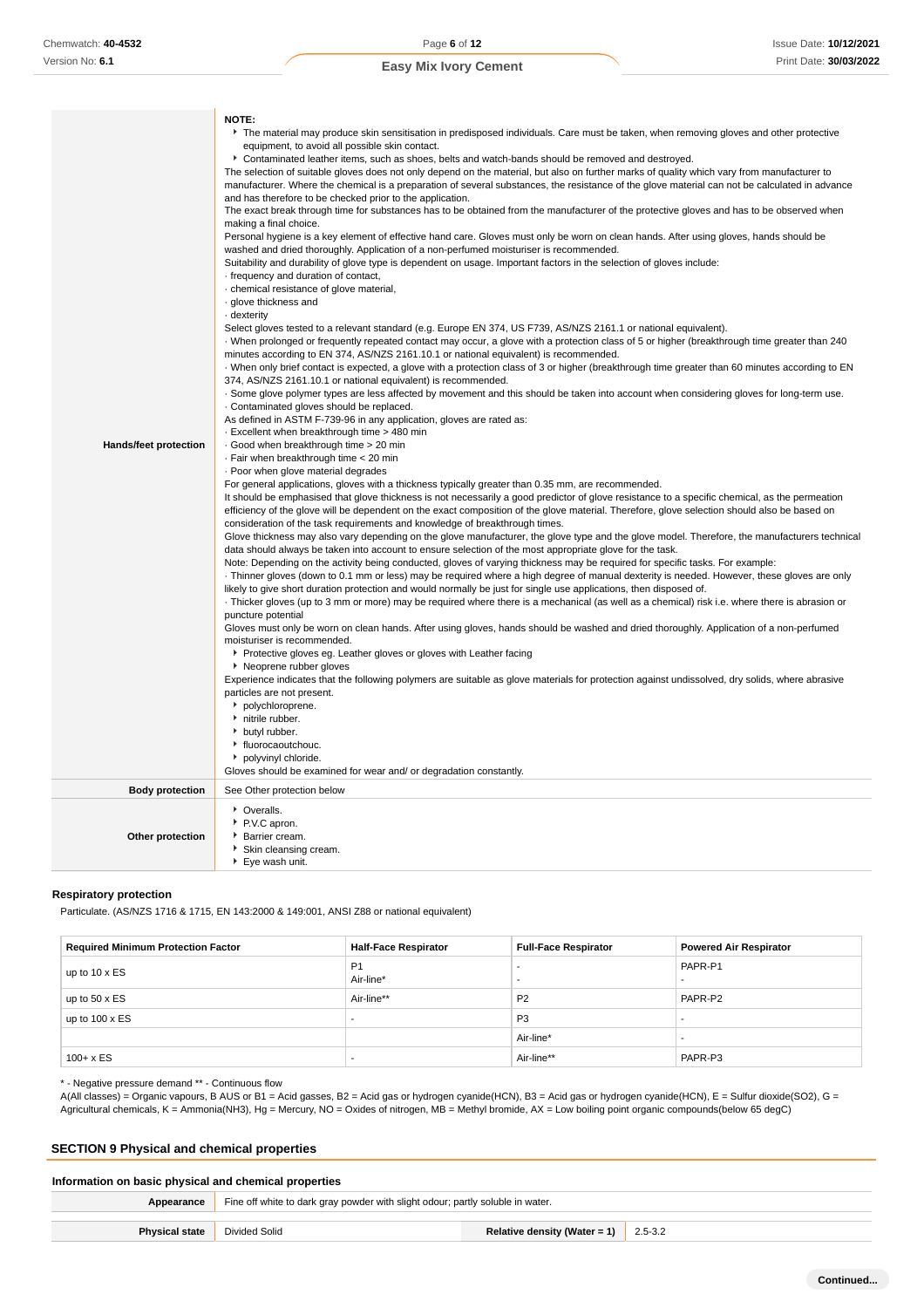| Odour                                           | Not Available   | Partition coefficient n-octanol<br>/ water | Not Available  |
|-------------------------------------------------|-----------------|--------------------------------------------|----------------|
| <b>Odour threshold</b>                          | Not Available   | Auto-ignition temperature (°C)             | Not Available  |
| pH (as supplied)                                | Not Applicable  | <b>Decomposition temperature</b>           | Not Available  |
| Melting point / freezing point<br>(°C)          | >1200           | <b>Viscosity (cSt)</b>                     | Not Available  |
| Initial boiling point and boiling<br>range (°C) | Not Applicable  | Molecular weight (g/mol)                   | Not Applicable |
| Flash point (°C)                                | Not Available   | <b>Taste</b>                               | Not Available  |
| <b>Evaporation rate</b>                         | Not Available   | <b>Explosive properties</b>                | Not Available  |
| Flammability                                    | Not Available   | <b>Oxidising properties</b>                | Not Available  |
| Upper Explosive Limit (%)                       | Not Available   | Surface Tension (dyn/cm or<br>mN/m         | Not Applicable |
| Lower Explosive Limit (%)                       | Not Available   | <b>Volatile Component (%vol)</b>           | Not Available  |
| Vapour pressure (kPa)                           | Not Available   | Gas group                                  | Not Available  |
| Solubility in water                             | Partly miscible | pH as a solution (Not<br>Available%)       | $11 - 13$      |
| Vapour density $(Air = 1)$                      | Not Available   | VOC g/L                                    | Not Available  |

# **SECTION 10 Stability and reactivity**

| Reactivity                                 | See section 7                                                                                                                      |
|--------------------------------------------|------------------------------------------------------------------------------------------------------------------------------------|
| <b>Chemical stability</b>                  | • Unstable in the presence of incompatible materials.<br>Product is considered stable.<br>Hazardous polymerisation will not occur. |
| Possibility of hazardous<br>reactions      | See section 7                                                                                                                      |
| <b>Conditions to avoid</b>                 | See section 7                                                                                                                      |
| Incompatible materials                     | See section 7                                                                                                                      |
| <b>Hazardous decomposition</b><br>products | See section 5                                                                                                                      |

# **SECTION 11 Toxicological information**

### **Information on toxicological effects**

| <b>Inhaled</b>      | Inhalation of dusts, generated by the material during the course of normal handling, may be damaging to the health of the individual.<br>Inhalation may result in ulcers or sores of the lining of the nose (nasal mucosa), and lung damage.<br>Persons with impaired respiratory function, airway diseases and conditions such as emphysema or chronic bronchitis, may incur further disability<br>if excessive concentrations of particulate are inhaled.<br>If prior damage to the circulatory or nervous systems has occurred or if kidney damage has been sustained, proper screenings should be<br>conducted on individuals who may be exposed to further risk if handling and use of the material result in excessive exposures.<br>Effects on lungs are significantly enhanced in the presence of respirable particles.                                                                                                                                                                                                                                                                                                                                                                                                                                                                                                                                                                                                                                                                                                                                                                                                                                                                                                                                                                                                                                                                                                                         |
|---------------------|---------------------------------------------------------------------------------------------------------------------------------------------------------------------------------------------------------------------------------------------------------------------------------------------------------------------------------------------------------------------------------------------------------------------------------------------------------------------------------------------------------------------------------------------------------------------------------------------------------------------------------------------------------------------------------------------------------------------------------------------------------------------------------------------------------------------------------------------------------------------------------------------------------------------------------------------------------------------------------------------------------------------------------------------------------------------------------------------------------------------------------------------------------------------------------------------------------------------------------------------------------------------------------------------------------------------------------------------------------------------------------------------------------------------------------------------------------------------------------------------------------------------------------------------------------------------------------------------------------------------------------------------------------------------------------------------------------------------------------------------------------------------------------------------------------------------------------------------------------------------------------------------------------------------------------------------------------|
| Ingestion           | The material can produce chemical burns within the oral cavity and gastrointestinal tract following ingestion.                                                                                                                                                                                                                                                                                                                                                                                                                                                                                                                                                                                                                                                                                                                                                                                                                                                                                                                                                                                                                                                                                                                                                                                                                                                                                                                                                                                                                                                                                                                                                                                                                                                                                                                                                                                                                                          |
| <b>Skin Contact</b> | The material can produce chemical burns following direct contact with the skin.<br>Though considered non-harmful, slight irritation may result from contact because of the abrasive nature of the aluminium oxide particles. Thus it<br>may cause itching and skin reaction and inflammation.<br>Four students received severe hand burns whilst making moulds of their hands with dental plaster substituted for Plaster of Paris. The dental<br>plaster known as "Stone" was a special form of calcium sulfate hemihydrate containing alpha-hemihydrate crystals that provide high compression<br>strength to the moulds. Beta-hemihydrate (normal Plaster of Paris) does not cause skin burns in similar circumstances.<br>Handling wet cement can cause dermatitis. Cement when wet is quite alkaline and this alkali action on the skin contributes strongly to cement<br>contact dermatitis since it may cause drying and defatting of the skin which is followed by hardening, cracking, lesions developing, possible<br>infections of lesions and penetration by soluble salts.<br>Skin contact may result in severe irritation particularly to broken skin. Ulceration known as "chrome ulcers" may develop. Chrome ulcers and skin<br>cancer are significantly related.<br>Open cuts, abraded or irritated skin should not be exposed to this material<br>Entry into the blood-stream, through, for example, cuts, abrasions or lesions, may produce systemic injury with harmful effects. Examine the skin<br>prior to the use of the material and ensure that any external damage is suitably protected.                                                                                                                                                                                                                                                                                                                                    |
| Eye                 | The material can produce chemical burns to the eye following direct contact. Vapours or mists may be extremely irritating.<br>If applied to the eyes, this material causes severe eye damage.                                                                                                                                                                                                                                                                                                                                                                                                                                                                                                                                                                                                                                                                                                                                                                                                                                                                                                                                                                                                                                                                                                                                                                                                                                                                                                                                                                                                                                                                                                                                                                                                                                                                                                                                                           |
| Chronic             | Repeated or prolonged exposure to corrosives may result in the erosion of teeth, inflammatory and ulcerative changes in the mouth and necrosis<br>(rarely) of the jaw. Bronchial irritation, with cough, and frequent attacks of bronchial pneumonia may ensue.<br>There has been some concern that this material can cause cancer or mutations but there is not enough data to make an assessment.<br>Substance accumulation, in the human body, may occur and may cause some concern following repeated or long-term occupational exposure.<br>There is some evidence that inhaling this product is more likely to cause a sensitisation reaction in some persons compared to the general<br>population.<br>There is limited evidence that, skin contact with this product is more likely to cause a sensitisation reaction in some persons compared to the<br>general population.<br>Animal testing shows long term exposure to aluminium oxides may cause lung disease and cancer, depending on the size of the particle. The<br>smaller the size, the greater the tendencies of causing harm.<br>Red blood cells and rabbit alveolar macrophages exposed to calcium silicate insulation materials in vitro showed haemolysis in one study but not<br>in another. Both studies showed the substance to be more cytotoxic than titanium dioxide but less toxic than asbestos.<br>In a small cohort mortality study of workers in a wollastonite quarry, the observed number of deaths from all cancers combined and lung cancer<br>were lower than expected. Wollastonite is a calcium inosilicate mineral (CaSiO3). In some cases, small amounts of iron (Fe), and manganese<br>(Mn), and lesser amounts of magnesium (Mg) substitute for calcium (Ca) in the mineral formulae (e.g., rhodonite)<br>In an inhalation study in rats no increase in tumour incidence was observed but the number of fibres with lengths exceeding 5 um and a diameter |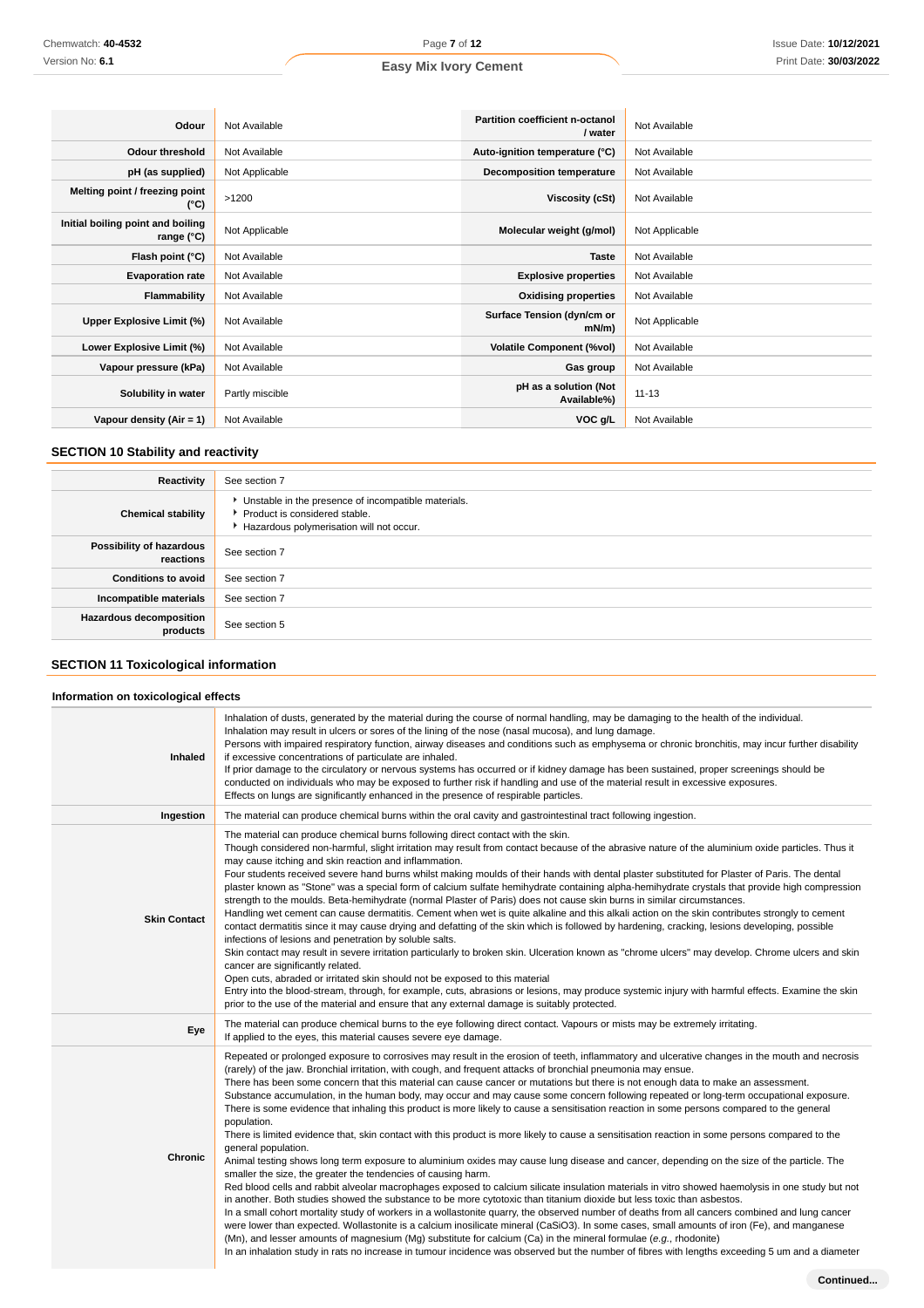| of less than 3 um was relatively low. Four grades of wollastonite of different fibre size were tested for carcinogenicity in one experiment in rats by<br>intrapleural implantation. There was no information on the purity of the four samples used. A slight increase in the incidence of pleural sarcomas<br>was observed with three grades, all of which contained fibres greater than 4 um in length and less than 0.5 um in diameter.                                                                                                                                                                                                                                                                                                                                                                                                                                                                                                                                                                                                                     |
|-----------------------------------------------------------------------------------------------------------------------------------------------------------------------------------------------------------------------------------------------------------------------------------------------------------------------------------------------------------------------------------------------------------------------------------------------------------------------------------------------------------------------------------------------------------------------------------------------------------------------------------------------------------------------------------------------------------------------------------------------------------------------------------------------------------------------------------------------------------------------------------------------------------------------------------------------------------------------------------------------------------------------------------------------------------------|
| In two studies by intraperitoneal injection in rats using wollastonite with median fibre lengths of 8.1 um and 5.6 um respectively, no intra-<br>abdominal tumours were found.                                                                                                                                                                                                                                                                                                                                                                                                                                                                                                                                                                                                                                                                                                                                                                                                                                                                                  |
| Evidence from wollastonite miners suggests that occupational exposure can cause impaired respiratory function and pneumoconiosis. However<br>animal studies have demonstrated that wollastonite fibres have low biopersistence and induce a transient inflammatory response compared to<br>various forms of asbestos. A two-year inhalation study in rats at one dose showed no significant inflammation or fibrosis                                                                                                                                                                                                                                                                                                                                                                                                                                                                                                                                                                                                                                            |
| Exposure to large doses of aluminium has been connected with the degenerative brain disease Alzheimer's Disease.                                                                                                                                                                                                                                                                                                                                                                                                                                                                                                                                                                                                                                                                                                                                                                                                                                                                                                                                                |
| Cement contact dermatitis (CCD) may occur when contact shows an allergic response, which may progress to sensitisation. Sensitisation is due<br>to soluble chromates (chromate compounds) present in trace amounts in some cements and cement products. Soluble chromates readily                                                                                                                                                                                                                                                                                                                                                                                                                                                                                                                                                                                                                                                                                                                                                                               |
| penetrate intact skin. Cement dermatitis can be characterised by fissures, eczematous rash, dystrophic nails, and dry skin; acute contact with<br>highly alkaline mixtures may cause localised necrosis.                                                                                                                                                                                                                                                                                                                                                                                                                                                                                                                                                                                                                                                                                                                                                                                                                                                        |
| Cement eczema may be due to chromium in feed stocks or contamination from materials of construction used in processing the cement.<br>Sensitisation to chromium may be the leading cause of nickel and cobalt sensitivity and the high alkalinity of cement is an important factor in<br>cement dermatoses [ILO].                                                                                                                                                                                                                                                                                                                                                                                                                                                                                                                                                                                                                                                                                                                                               |
| Repeated, prolonged severe inhalation exposure may cause pulmonary oedema and rarely, pulmonary fibrosis. Workers may also suffer from<br>dust-induced bronchitis with chronic bronchitis reported in 17% of a group occupationally exposed to high dust levels.                                                                                                                                                                                                                                                                                                                                                                                                                                                                                                                                                                                                                                                                                                                                                                                                |
| Respiratory symptoms and ventilatory function were studied in a group of 591 male Portland cement workers employed in four Taiwanese cement<br>plants, with at least 5 years of exposure (1). This group had a significantly lowered mean forced vital capacity (FCV), forced expiratory volume at<br>1 s (FEV1) and forced expiratory flows after exhalation of 50% and 75% of the vital capacity (FEF50, FEF75). The data suggests that<br>occupational exposure to Portland cement dust may lead to a higher incidence of chronic respiratory symptoms and a reduction of ventilatory<br>capacity.                                                                                                                                                                                                                                                                                                                                                                                                                                                           |
| Chun-Yuh et al; Journal of Toxicology and Environmental Health 49: 581-588, 1996                                                                                                                                                                                                                                                                                                                                                                                                                                                                                                                                                                                                                                                                                                                                                                                                                                                                                                                                                                                |
| Overexposure to the breathable dust may cause coughing, wheezing, difficulty in breathing and impaired lung function. Chronic symptoms may<br>include decreased vital lung capacity and chest infections. Repeated exposures in the workplace to high levels of fine-divided dusts may produce<br>a condition known as pneumoconiosis, which is the lodgement of any inhaled dusts in the lung, irrespective of the effect. This is particularly true<br>when a significant number of particles less than 0.5 microns (1/50000 inch) are present. Lung shadows are seen in the X-ray. Symptoms of<br>pneumoconiosis may include a progressive dry cough, shortness of breath on exertion, increased chest expansion, weakness and weight loss.<br>As the disease progresses, the cough produces stringy phlegm, vital capacity decreases further, and shortness of breath becomes more severe.<br>Other signs or symptoms include changed breath sounds, reduced oxygen uptake during exercise, emphysema and rarely, pneumothorax (air in<br>the lung cavity). |
| Removing workers from the possibility of further exposure to dust generally stops the progress of lung abnormalities. When there is high potential<br>for worker exposure, examinations at regular period with emphasis on lung function should be performed.                                                                                                                                                                                                                                                                                                                                                                                                                                                                                                                                                                                                                                                                                                                                                                                                   |
| Inhaling dust over an extended number of years may cause pneumoconiosis, which is the accumulation of dusts in the lungs and the subsequent<br>tissue reaction. This may or may not be reversible.                                                                                                                                                                                                                                                                                                                                                                                                                                                                                                                                                                                                                                                                                                                                                                                                                                                              |
| Chronic excessive intake of iron have been associated with damage to the liver and pancreas. People with a genetic disposition to poor control<br>over iron are at an increased risk.                                                                                                                                                                                                                                                                                                                                                                                                                                                                                                                                                                                                                                                                                                                                                                                                                                                                           |
| Amorphous silicas generally are less hazardous than crystalline silicas, but the former can be converted to the latter on heating and subsequent<br>cooling. Inhalation of dusts containing crystalline silicas may lead to silicosis, a disabling lung disease that may take years to develop.                                                                                                                                                                                                                                                                                                                                                                                                                                                                                                                                                                                                                                                                                                                                                                 |

|                              | <b>TOXICITY</b>                                                                                                                                                                                                                 | <b>IRRITATION</b>                                    |
|------------------------------|---------------------------------------------------------------------------------------------------------------------------------------------------------------------------------------------------------------------------------|------------------------------------------------------|
| <b>Easy Mix Ivory Cement</b> | Not Available                                                                                                                                                                                                                   | Not Available                                        |
|                              | <b>TOXICITY</b>                                                                                                                                                                                                                 | <b>IRRITATION</b>                                    |
|                              | dermal (rat) LD50: >4000 mg/kg[1]                                                                                                                                                                                               | Eye: no adverse effect observed (not irritating)[1]  |
| blast furnace slag           | Inhalation(Rat) LC50; >5.235 mg/L4h <sup>[1]</sup>                                                                                                                                                                              | Skin: no adverse effect observed (not irritating)[1] |
|                              | Oral (Rat) LD50; >2000 mg/kg[1]                                                                                                                                                                                                 |                                                      |
|                              | <b>TOXICITY</b>                                                                                                                                                                                                                 | <b>IRRITATION</b>                                    |
| portland cement              | Not Available                                                                                                                                                                                                                   | Not Available                                        |
|                              | <b>TOXICITY</b>                                                                                                                                                                                                                 | <b>IRRITATION</b>                                    |
| graded sand                  | Oral (Rat) LD50; 500 mg/kg[2]                                                                                                                                                                                                   | Not Available                                        |
|                              | <b>TOXICITY</b>                                                                                                                                                                                                                 | <b>IRRITATION</b>                                    |
|                              | dermal (rat) LD50: >2000 mg/kg <sup>[1]</sup>                                                                                                                                                                                   | Not Available                                        |
| fly ash - low quartz         | Inhalation(Rat) LC50; $>5.38$ mg/l4h <sup>[1]</sup>                                                                                                                                                                             |                                                      |
|                              | Oral (Rat) LD50; >2000 mg/kg[1]                                                                                                                                                                                                 |                                                      |
|                              | <b>TOXICITY</b>                                                                                                                                                                                                                 | <b>IRRITATION</b>                                    |
| gypsum                       | Inhalation(Rat) LC50; >3.26 mg/l4h <sup>[1]</sup>                                                                                                                                                                               | Not Available                                        |
|                              | Oral (Rat) LD50; >1581 mg/kg[1]                                                                                                                                                                                                 |                                                      |
|                              | <b>TOXICITY</b>                                                                                                                                                                                                                 | <b>IRRITATION</b>                                    |
|                              | dermal (rat) LD50: >2000 mg/kg <sup>[1]</sup>                                                                                                                                                                                   | Eye (rabbit): 0.75 mg/24h - SEVERE                   |
| calcium carbonate            | Inhalation(Rat) LC50; $>3$ mg/l4h <sup>[1]</sup>                                                                                                                                                                                | Eye: no adverse effect observed (not irritating)[1]  |
|                              | Oral (Rat) LD50; >2000 mg/kg[1]                                                                                                                                                                                                 | Skin (rabbit): 500 mg/24h-moderate                   |
|                              |                                                                                                                                                                                                                                 | Skin: no adverse effect observed (not irritating)[1] |
| Legend:                      | 1. Value obtained from Europe ECHA Registered Substances - Acute toxicity 2.* Value obtained from manufacturer's SDS. Unless otherwise<br>specified data extracted from RTECS - Register of Toxic Effect of chemical Substances |                                                      |
|                              |                                                                                                                                                                                                                                 |                                                      |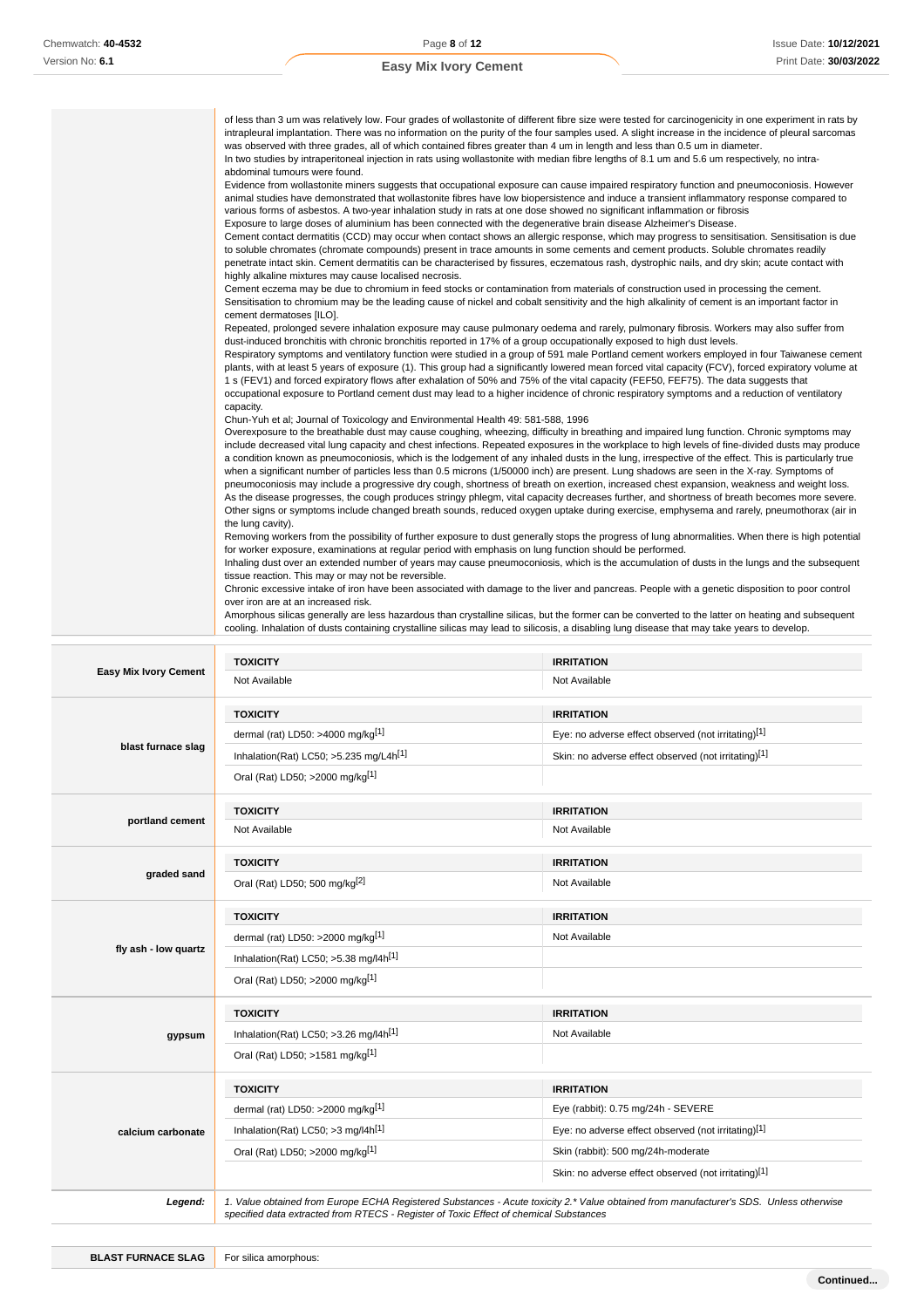| Chemwatch: 40-4532                                                                                                                      | Page 9 of 12                                                                                                                                                                                                                                                                                                                                                                                                                                                                                                                                                                                                                                                                                                                                                                                                                                                                                                                                                                                                                                                                                                                                                                                                                                                                     |                                 | <b>Issue Date: 10/12/202</b>                                                                                                                                                                                                                                                                        |
|-----------------------------------------------------------------------------------------------------------------------------------------|----------------------------------------------------------------------------------------------------------------------------------------------------------------------------------------------------------------------------------------------------------------------------------------------------------------------------------------------------------------------------------------------------------------------------------------------------------------------------------------------------------------------------------------------------------------------------------------------------------------------------------------------------------------------------------------------------------------------------------------------------------------------------------------------------------------------------------------------------------------------------------------------------------------------------------------------------------------------------------------------------------------------------------------------------------------------------------------------------------------------------------------------------------------------------------------------------------------------------------------------------------------------------------|---------------------------------|-----------------------------------------------------------------------------------------------------------------------------------------------------------------------------------------------------------------------------------------------------------------------------------------------------|
| Version No: 6.1                                                                                                                         | <b>Easy Mix Ivory Cement</b>                                                                                                                                                                                                                                                                                                                                                                                                                                                                                                                                                                                                                                                                                                                                                                                                                                                                                                                                                                                                                                                                                                                                                                                                                                                     |                                 | Print Date: 30/03/202                                                                                                                                                                                                                                                                               |
|                                                                                                                                         |                                                                                                                                                                                                                                                                                                                                                                                                                                                                                                                                                                                                                                                                                                                                                                                                                                                                                                                                                                                                                                                                                                                                                                                                                                                                                  |                                 |                                                                                                                                                                                                                                                                                                     |
|                                                                                                                                         | Derived No Adverse Effects Level (NOAEL) in the range of 1000 mg/kg/d.<br>In humans, synthetic amorphous silica (SAS) is essentially non-toxic by mouth, skin or eyes, and by inhalation. Epidemiology studies show little<br>evidence of adverse health effects due to SAS. Repeated exposure (without personal protection) may cause mechanical irritation of the eye and<br>drying/cracking of the skin.                                                                                                                                                                                                                                                                                                                                                                                                                                                                                                                                                                                                                                                                                                                                                                                                                                                                      |                                 | When experimental animals inhale synthetic amorphous silica (SAS) dust, it dissolves in the lung fluid and is rapidly eliminated. If swallowed, the                                                                                                                                                 |
|                                                                                                                                         | vast majority of SAS is excreted in the faeces and there is little accumulation in the body. Following absorption across the gut, SAS is eliminated<br>via urine without modification in animals and humans. SAS is not expected to be broken down (metabolised) in mammals.<br>After ingestion, there is limited accumulation of SAS in body tissues and rapid elimination occurs. Intestinal absorption has not been calculated,<br>indication of metabolism of SAS in animals or humans based on chemical structure and available data. In contrast to crystalline silica, SAS is<br>soluble in physiological media and the soluble chemical species that are formed are eliminated via the urinary tract without modification.<br>of solubility and particle size. SAS has no acute intrinsic toxicity by inhalation. Adverse effects, including suffocation, that have been reported<br>were caused by the presence of high numbers of respirable particles generated to meet the required test atmosphere. These results are not<br>representative of exposure to commercial SASs and should not be used for human risk assessment. Though repeated exposure of the skin may<br>cause dryness and cracking, SAS is not a skin or eye irritant, and it is not a sensitiser. |                                 | but appears to be insignificant in animals and humans. SASs injected subcutaneously are subjected to rapid dissolution and removal. There is no<br>Both the mammalian and environmental toxicology of SASs are significantly influenced by the physical and chemical properties, particularly those |
|                                                                                                                                         | Repeated-dose and chronic toxicity studies confirm the absence of toxicity when SAS is swallowed or upon skin contact.                                                                                                                                                                                                                                                                                                                                                                                                                                                                                                                                                                                                                                                                                                                                                                                                                                                                                                                                                                                                                                                                                                                                                           |                                 | Long-term inhalation of SAS caused some adverse effects in animals (increases in lung inflammation, cell injury and lung collagen content), all of                                                                                                                                                  |
|                                                                                                                                         | which subsided after exposure.<br>Numerous repeated-dose, subchronic and chronic inhalation toxicity studies have been conducted with SAS in a number of species, at airborne<br>concentrations ranging from 0.5 mg/m3 to 150 mg/m3. Lowest-observed adverse effect levels (LOAELs) were typically in the range of 1 to 50<br>mg/m3. When available, the no-observed adverse effect levels (NOAELs) were between 0.5 and 10 mg/m3. The difference in values may be<br>explained by different particle size, and therefore the number of particles administered per unit dose. In general, as particle size decreases so<br>does the NOAEL/LOAEL.                                                                                                                                                                                                                                                                                                                                                                                                                                                                                                                                                                                                                                 |                                 |                                                                                                                                                                                                                                                                                                     |
|                                                                                                                                         | Neither inhalation nor oral administration caused neoplasms (tumours). SAS is not mutagenic in vitro. No genotoxicity was detected in in vivo<br>assays. SAS does not impair development of the foetus. Fertility was not specifically studied, but the reproductive organs in long-term studies<br>were not affected.<br>For Synthetic Amorphous Silica (SAS)                                                                                                                                                                                                                                                                                                                                                                                                                                                                                                                                                                                                                                                                                                                                                                                                                                                                                                                   |                                 |                                                                                                                                                                                                                                                                                                     |
|                                                                                                                                         | Repeated dose toxicity<br>Oral (rat), 2 weeks to 6 months, no significant treatment-related adverse effects at doses of up to 8% silica in the diet.<br>Inhalation (rat), 13 weeks, Lowest Observed Effect Level (LOEL) =1.3 mg/m3 based on mild reversible effects in the lungs. Inhalation (rat), 90<br>days, LOEL = 1 mg/m3 based on reversible effects in the lungs and effects in the nasal cavity.<br>For silane treated synthetic amorphous silica:<br>Repeated dose toxicity: oral (rat), 28-d, diet, no significant treatment-related adverse effects at the doses tested.                                                                                                                                                                                                                                                                                                                                                                                                                                                                                                                                                                                                                                                                                              |                                 |                                                                                                                                                                                                                                                                                                     |
|                                                                                                                                         | There is no evidence of cancer or other long-term respiratory health effects (for example, silicosis) in workers employed in the manufacture of<br>SAS. Respiratory symptoms in SAS workers have been shown to correlate with smoking but not with SAS exposure, while serial pulmonary                                                                                                                                                                                                                                                                                                                                                                                                                                                                                                                                                                                                                                                                                                                                                                                                                                                                                                                                                                                          |                                 |                                                                                                                                                                                                                                                                                                     |
| <b>PORTLAND CEMENT</b>                                                                                                                  | function values and chest radiographs are not adversely affected by long-term exposure to SAS.<br>The following information refers to contact allergens as a group and may not be specific to this product.<br>Contact allergies quickly manifest themselves as contact eczema, more rarely as urticaria or Quincke's oedema. The pathogenesis of contact<br>eczema involves a cell-mediated (T lymphocytes) immune reaction of the delayed type. Other allergic skin reactions, e.g. contact urticaria,<br>involve antibody-mediated immune reactions. The significance of the contact allergen is not simply determined by its sensitisation potential: the<br>distribution of the substance and the opportunities for contact with it are equally important. A weakly sensitising substance which is widely<br>distributed can be a more important allergen than one with stronger sensitising potential with which few individuals come into contact. From a<br>clinical point of view, substances are noteworthy if they produce an allergic test reaction in more than 1% of the persons tested.                                                                                                                                                                           |                                 |                                                                                                                                                                                                                                                                                                     |
| <b>GYPSUM</b>                                                                                                                           | Gypsum (calcium sulfate dehydrate) irritates the skin, eye, mucous membranes, and airways. A series of studies involving Gypsum industry<br>workers in Poland reported chronic, non-specific airways diseases.<br>chronically exposed to gypsum dust.<br>Synergistic/antagonistic effects: Gypsum appears to be protective on quartz toxicity in animal testing. On the other hand, it tended to aggravate<br>tuberculosis in animals.<br>Cytotoxicity: Tests results regarding cytotoxicity have been negative.<br>Cancer-causing potential: Tests involving animals produced mixed results; no causal relationship between gypsum and tumour formation was<br>found.<br>Genetic toxicity: Test on bacterial cells have shown negative results.<br>Developmental toxicity: In animal testing, developmental toxicity was not seen.                                                                                                                                                                                                                                                                                                                                                                                                                                              |                                 | Repeat dose toxicity: Examination of workers at a gypsum manufacturing plant found restrictive defects on long-function tests in those who were                                                                                                                                                     |
| <b>CALCIUM CARBONATE</b>                                                                                                                | No evidence of carcinogenic properties. No evidence of mutagenic or teratogenic effects.<br>The material may produce severe irritation to the eye causing pronounced inflammation. Repeated or prolonged exposure to irritants may<br>produce conjunctivitis.<br>vesicles, scaling and thickening of the skin.                                                                                                                                                                                                                                                                                                                                                                                                                                                                                                                                                                                                                                                                                                                                                                                                                                                                                                                                                                   |                                 | The material may cause skin irritation after prolonged or repeated exposure and may produce on contact skin redness, swelling, the production of                                                                                                                                                    |
| <b>BLAST FURNACE SLAG &amp;</b><br><b>PORTLAND CEMENT &amp;</b><br><b>GRADED SAND &amp; FLY ASH -</b><br><b>LOW QUARTZ &amp; GYPSUM</b> | No significant acute toxicological data identified in literature search.                                                                                                                                                                                                                                                                                                                                                                                                                                                                                                                                                                                                                                                                                                                                                                                                                                                                                                                                                                                                                                                                                                                                                                                                         |                                 |                                                                                                                                                                                                                                                                                                     |
| <b>BLAST FURNACE SLAG &amp;</b><br><b>PORTLAND CEMENT &amp;</b><br><b>GYPSUM &amp; CALCIUM</b><br><b>CARBONATE</b>                      | Asthma-like symptoms may continue for months or even years after exposure to the material ends. This may be due to a non-allergic condition<br>known as reactive airways dysfunction syndrome (RADS) which can occur after exposure to high levels of highly irritating compound. Main<br>criteria for diagnosing RADS include the absence of previous airways disease in a non-atopic individual, with sudden onset of persistent<br>airflow pattern on lung function tests, moderate to severe bronchial hyperreactivity on methacholine challenge testing, and the lack of minimal<br>lymphocytic inflammation, without eosinophilia. RADS (or asthma) following an irritating inhalation is an infrequent disorder with rates related to<br>the concentration of and duration of exposure to the irritating substance. On the other hand, industrial bronchitis is a disorder that occurs as a<br>result of exposure due to high concentrations of irritating substance (often particles) and is completely reversible after exposure ceases. The<br>disorder is characterized by difficulty breathing, cough and mucus production.                                                                                                                                          |                                 | asthma-like symptoms within minutes to hours of a documented exposure to the irritant. Other criteria for diagnosis of RADS include a reversible                                                                                                                                                    |
| <b>Acute Toxicity</b>                                                                                                                   | ×                                                                                                                                                                                                                                                                                                                                                                                                                                                                                                                                                                                                                                                                                                                                                                                                                                                                                                                                                                                                                                                                                                                                                                                                                                                                                | Carcinogenicity                 | ×                                                                                                                                                                                                                                                                                                   |
| <b>Skin Irritation/Corrosion</b>                                                                                                        | ✔                                                                                                                                                                                                                                                                                                                                                                                                                                                                                                                                                                                                                                                                                                                                                                                                                                                                                                                                                                                                                                                                                                                                                                                                                                                                                | <b>Reproductivity</b>           | ×                                                                                                                                                                                                                                                                                                   |
| <b>Serious Eye Damage/Irritation</b>                                                                                                    | ✔                                                                                                                                                                                                                                                                                                                                                                                                                                                                                                                                                                                                                                                                                                                                                                                                                                                                                                                                                                                                                                                                                                                                                                                                                                                                                | <b>STOT - Single Exposure</b>   | ✔                                                                                                                                                                                                                                                                                                   |
| <b>Respiratory or Skin</b><br>sensitisation                                                                                             | ×                                                                                                                                                                                                                                                                                                                                                                                                                                                                                                                                                                                                                                                                                                                                                                                                                                                                                                                                                                                                                                                                                                                                                                                                                                                                                | <b>STOT - Repeated Exposure</b> | ×                                                                                                                                                                                                                                                                                                   |
| <b>Mutagenicity</b>                                                                                                                     |                                                                                                                                                                                                                                                                                                                                                                                                                                                                                                                                                                                                                                                                                                                                                                                                                                                                                                                                                                                                                                                                                                                                                                                                                                                                                  | <b>Aspiration Hazard</b>        | ×                                                                                                                                                                                                                                                                                                   |

**Legend:**  $\mathbf{X}$  – Data either not available or does not fill the criteria for classification – Data available to make classification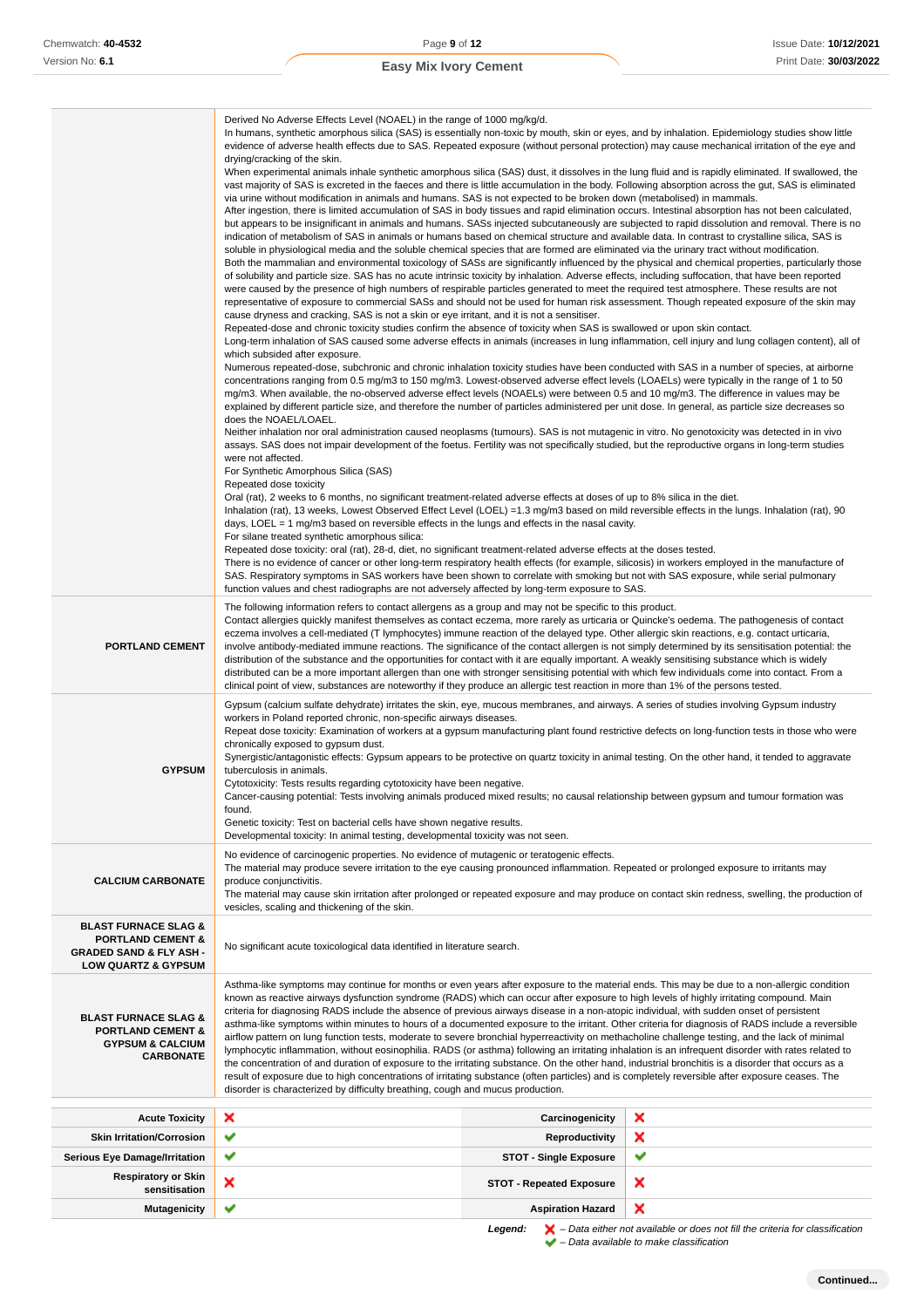# **SECTION 12 Ecological information**

|                              | Endpoint                | <b>Test Duration (hr)</b> | <b>Species</b>                | Value            | <b>Source</b>           |
|------------------------------|-------------------------|---------------------------|-------------------------------|------------------|-------------------------|
| <b>Easy Mix Ivory Cement</b> | <b>Not</b><br>Available | Not Available             | Not Available                 | Not<br>Available | Not<br>Available        |
|                              | Endpoint                | <b>Test Duration (hr)</b> | <b>Species</b>                | Value            | Source                  |
|                              | NOEC(ECx)               | 72h                       | Algae or other aquatic plants | $>=100$ mg/l     | $\overline{2}$          |
| blast furnace slag           | <b>LC50</b>             | 96h                       | Fish                          | >100000mg/L      | $\overline{2}$          |
|                              | EC50                    | 72h                       | Algae or other aquatic plants | $>100$ mg/l      | $\overline{c}$          |
|                              | <b>EC50</b>             | 48h                       | Crustacea                     | >100mg/l         | $\overline{\mathbf{c}}$ |
|                              | Endpoint                | <b>Test Duration (hr)</b> | <b>Species</b>                | Value            | <b>Source</b>           |
| portland cement              | Not<br>Available        | Not Available             | Not Available                 | Not<br>Available | Not<br>Available        |
|                              | Endpoint                | <b>Test Duration (hr)</b> | <b>Species</b>                | Value            | <b>Source</b>           |
| graded sand                  | Not<br>Available        | Not Available             | Not Available                 | Not<br>Available | Not<br>Available        |
|                              | Endpoint                | <b>Test Duration (hr)</b> | <b>Species</b>                | Value            | Source                  |
|                              | NOEC(ECx)               | 72h                       | Algae or other aquatic plants | 40mg/l           | $\boldsymbol{2}$        |
| fly ash - low quartz         | LC50                    | 96h                       | Fish                          | $>100$ mg/l      | $\overline{2}$          |
|                              | <b>EC50</b>             | 48h                       | Crustacea                     | $>100$ mg/l      | $\overline{2}$          |
|                              | Endpoint                | <b>Test Duration (hr)</b> | <b>Species</b>                | Value            | Source                  |
|                              | NOEC(ECx)               | 0.25h                     | Fish                          | 75mg/l           | 4                       |
| gypsum                       | <b>LC50</b>             | 96h                       | Fish                          | $>79$ mg/l       | $\overline{2}$          |
|                              | EC50                    | 72h                       | Algae or other aquatic plants | $>79$ mg/l       | $\overline{c}$          |
|                              | Endpoint                | <b>Test Duration (hr)</b> | <b>Species</b>                | Value            | <b>Source</b>           |
|                              | NOEC(ECx)               | 1h                        | Fish                          | 4-320mg/l        | 4                       |
| calcium carbonate            | LC50                    | 96h                       | Fish                          | >165200mg/L      | 4                       |
|                              | EC50                    | 72h                       | Algae or other aquatic plants | $>14$ mg/l       | $\overline{2}$          |
|                              |                         |                           |                               |                  |                         |

### **DO NOT** discharge into sewer or waterways.

# **Persistence and degradability**

| Ingredient                       | Persistence: Water/Soil | Persistence: Air |
|----------------------------------|-------------------------|------------------|
| gypsum                           | <b>HIGH</b>             | <b>HIGH</b>      |
| <b>Bioaccumulative potential</b> |                         |                  |
| Ingredient                       | <b>Bioaccumulation</b>  |                  |

| <b>Augustis</b>         | <b>PIOGOGHINGIQUOIL</b> |
|-------------------------|-------------------------|
| gypsum                  | LOW (LogKOW = -2.2002)  |
| <b>Mobility in soil</b> |                         |
| Ingredient              | <b>Mobility</b>         |
| gypsum                  | LOW (KOC = $6.124$ )    |

### **SECTION 13 Disposal considerations**

| Waste treatment methods      |                                                                                                                                                                                                                                                                |  |
|------------------------------|----------------------------------------------------------------------------------------------------------------------------------------------------------------------------------------------------------------------------------------------------------------|--|
| Product / Packaging disposal | Recycle wherever possible or consult manufacturer for recycling options.<br>Consult State Land Waste Management Authority for disposal.<br>Bury residue in an authorised landfill.<br>Recycle containers if possible, or dispose of in an authorised landfill. |  |
|                              |                                                                                                                                                                                                                                                                |  |

# **SECTION 14 Transport information**

| Labels Required               |           |  |
|-------------------------------|-----------|--|
| <b>Marine Polluta</b><br>.ant | <b>NO</b> |  |
|                               |           |  |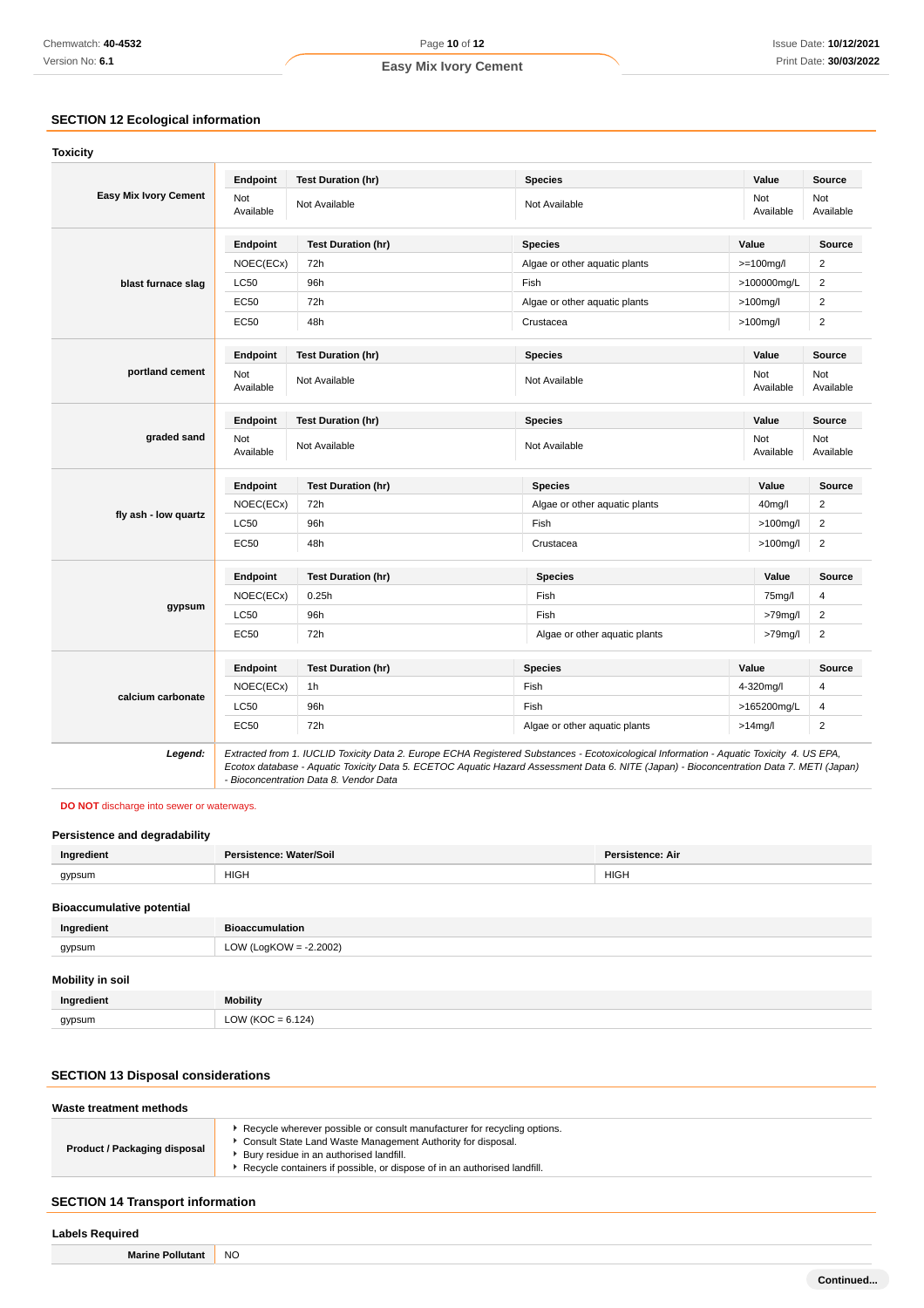**HAZCHEM** Not Applicable

**Land transport (ADG): NOT REGULATED FOR TRANSPORT OF DANGEROUS GOODS**

### **Air transport (ICAO-IATA / DGR): NOT REGULATED FOR TRANSPORT OF DANGEROUS GOODS**

#### **Sea transport (IMDG-Code / GGVSee): NOT REGULATED FOR TRANSPORT OF DANGEROUS GOODS**

#### **Transport in bulk according to Annex II of MARPOL and the IBC code**

#### Not Applicable

### **Transport in bulk in accordance with MARPOL Annex V and the IMSBC Code**

| <b>Product name</b>  | Group         |
|----------------------|---------------|
| blast furnace slag   | Not Available |
| portland cement      | Not Available |
| graded sand          | Not Available |
| fly ash - low quartz | Not Available |
| gypsum               | Not Available |
| calcium carbonate    | Not Available |
|                      |               |

### **Transport in bulk in accordance with the ICG Code**

| <b>Product name</b>  | <b>Ship Type</b> |
|----------------------|------------------|
| blast furnace slag   | Not Available    |
| portland cement      | Not Available    |
| graded sand          | Not Available    |
| fly ash - low quartz | Not Available    |
| gypsum               | Not Available    |
| calcium carbonate    | Not Available    |

### **SECTION 15 Regulatory information**

### **Safety, health and environmental regulations / legislation specific for the substance or mixture**

**blast furnace slag is found on the following regulatory lists**

Australian Inventory of Industrial Chemicals (AIIC)

#### **portland cement is found on the following regulatory lists**

Australian Inventory of Industrial Chemicals (AIIC)

#### **graded sand is found on the following regulatory lists**

Australia Hazardous Chemical Information System (HCIS) - Hazardous Chemicals Australia Model Work Health and Safety Regulations - Hazardous chemicals (other than lead) requiring health monitoring

Australian Inventory of Industrial Chemicals (AIIC)

#### **fly ash - low quartz is found on the following regulatory lists**

#### **gypsum is found on the following regulatory lists**

Australian Inventory of Industrial Chemicals (AIIC)

#### **calcium carbonate is found on the following regulatory lists**

Chemical Footprint Project - Chemicals of High Concern List International Agency for Research on Cancer (IARC) - Agents Classified by the IARC Monographs

International Agency for Research on Cancer (IARC) - Agents Classified by the IARC Monographs - Group 1: Carcinogenic to humans

Australian Inventory of Industrial Chemicals (AIIC) **International WHO List of Proposed Occupational Exposure Limit (OEL)** Values for Manufactured Nanomaterials (MNMS)

Australian Inventory of Industrial Chemicals (AIIC) **International WHO List of Proposed Occupational Exposure Limit (OEL)** Values for Manufactured Nanomaterials (MNMS)

#### **National Inventory Status**

| <b>National Inventory</b>                          | <b>Status</b>                                                                       |
|----------------------------------------------------|-------------------------------------------------------------------------------------|
| Australia - AIIC / Australia<br>Non-Industrial Use | Yes                                                                                 |
| Canada - DSL                                       | Yes                                                                                 |
| Canada - NDSL                                      | No (blast furnace slag; portland cement; graded sand; fly ash - low quartz; gypsum) |
| China - IECSC                                      | No (blast furnace slag)                                                             |
| Europe - EINEC / ELINCS / NLP                      | Yes                                                                                 |
| Japan - ENCS                                       | No (blast furnace slag; portland cement; fly ash - low quartz)                      |
| Korea - KECI                                       | No (blast furnace slag)                                                             |
| New Zealand - NZIoC                                | Yes                                                                                 |
| Philippines - PICCS                                | No (blast furnace slag; portland cement)                                            |
| USA - TSCA                                         | Yes                                                                                 |
| Taiwan - TCSI                                      | Yes                                                                                 |